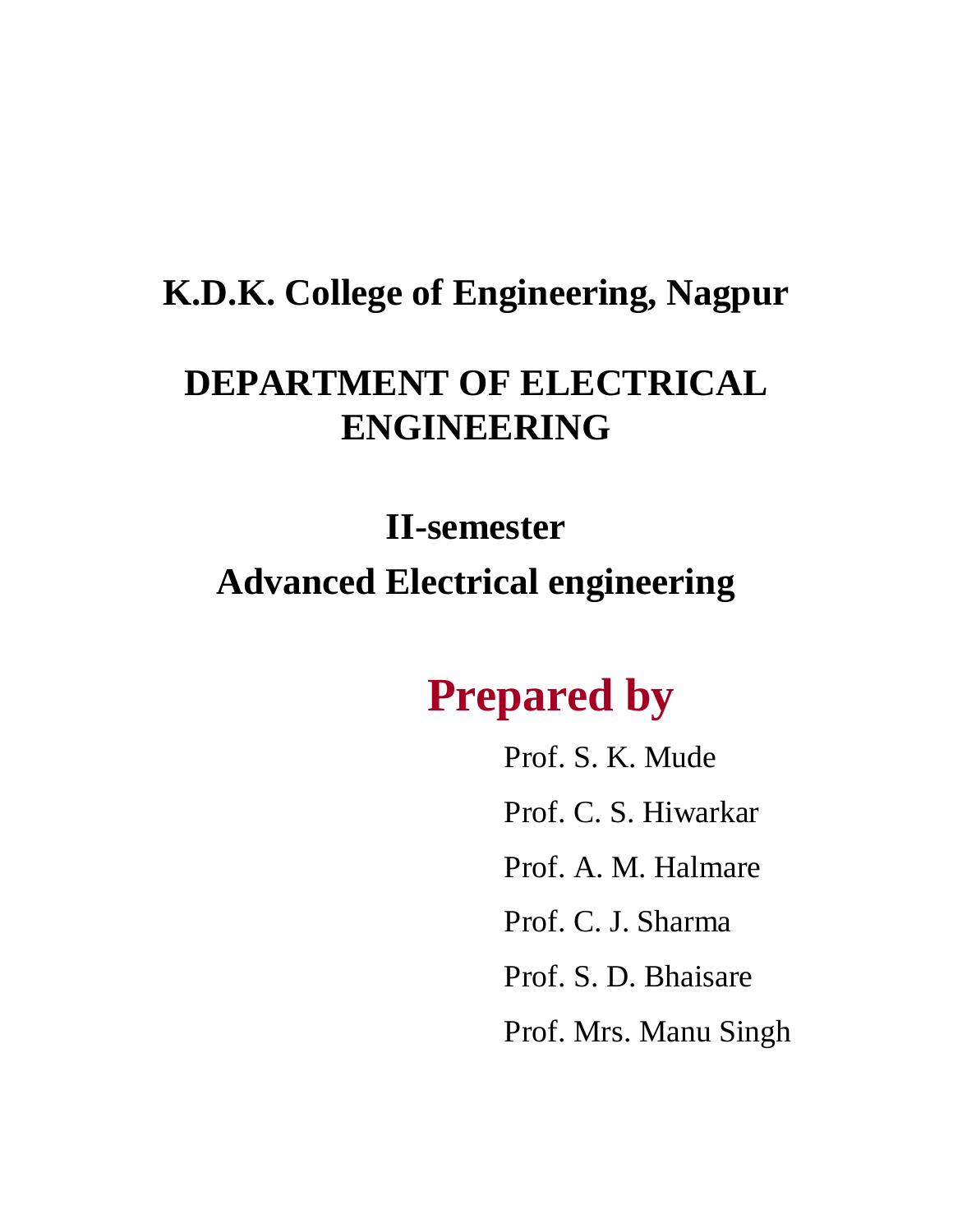# Syllabus

# **Unit – I : Introduction to Electrical Power System : (8Hrs)**

Introduction to Power Generation (Thermal, Hydro, Nuclear, Wind, and Solar) with block schematic presentation only. Single line diagram for Generation, Transmission & Distribution through different voltage levels; Low voltage distribution system (Over head & Underground, single phase & three phase) Necessity of equipment earthings, Fuses (Rewirable & HRC), MCB, ELCB (Elementary concepts only), Basic operation of UPS & Invertors (Block schematic representation).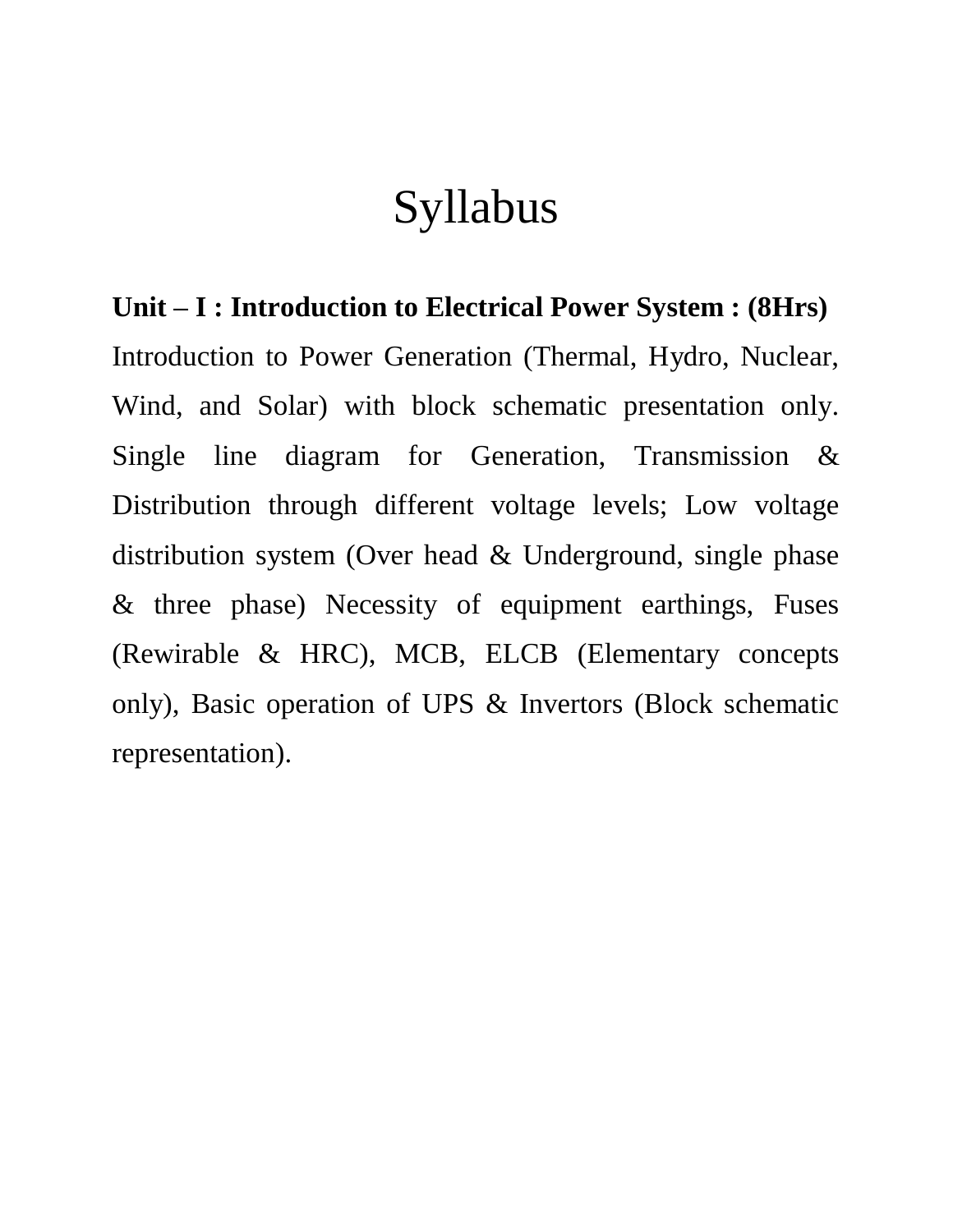# **Sources Of Electrical Power Generation**

We divide the power system into three parts; **power generation**, transmission and distribution. In this article, we will discuss **power generation**. Actually, in power generation, one form of energy gets converted into electrical energy. We produce electrical energy from various natural sources.

We classify these sources into two types renewable sources and non-renewable sources. In present power system, most of the electrical energy gets generated from non-renewable sources like coal, oil and natural gases. But these sources are limitedly available. So, we have to use these sources carefully and always to find an alternate source or move on renewable sources.

## **Conventional Sources** (**non-renewable)**

- 1. Hydro Electric
- 2. Thermal (Coal)
- 3. Nuclear
- 4. Gas
- 5. Diesel

## **Non conventional Sources (renewable sources)**

- 1. Wind
- 2. Solar- PV
- 3. Biomass

# **Hydro Electric power station**

### **Principle:-**

Hydro Electric stations are generally located in hilly areas where dam can be built and large water reservoir can be obtained.

Water head is created by constructing a dam across a river or lake.

From dam water led to a water turbine, flow of water produces mechanical Energy at the turbine shaft.

The turbine drives the Alternator which converts Mech. Energy to Electrical Energy.

Hydro-electric power is generated by the flow of water through turbine, turning the blades of the turbine.

A generator shaft connected to this turbine also rotates and hence generates electricity.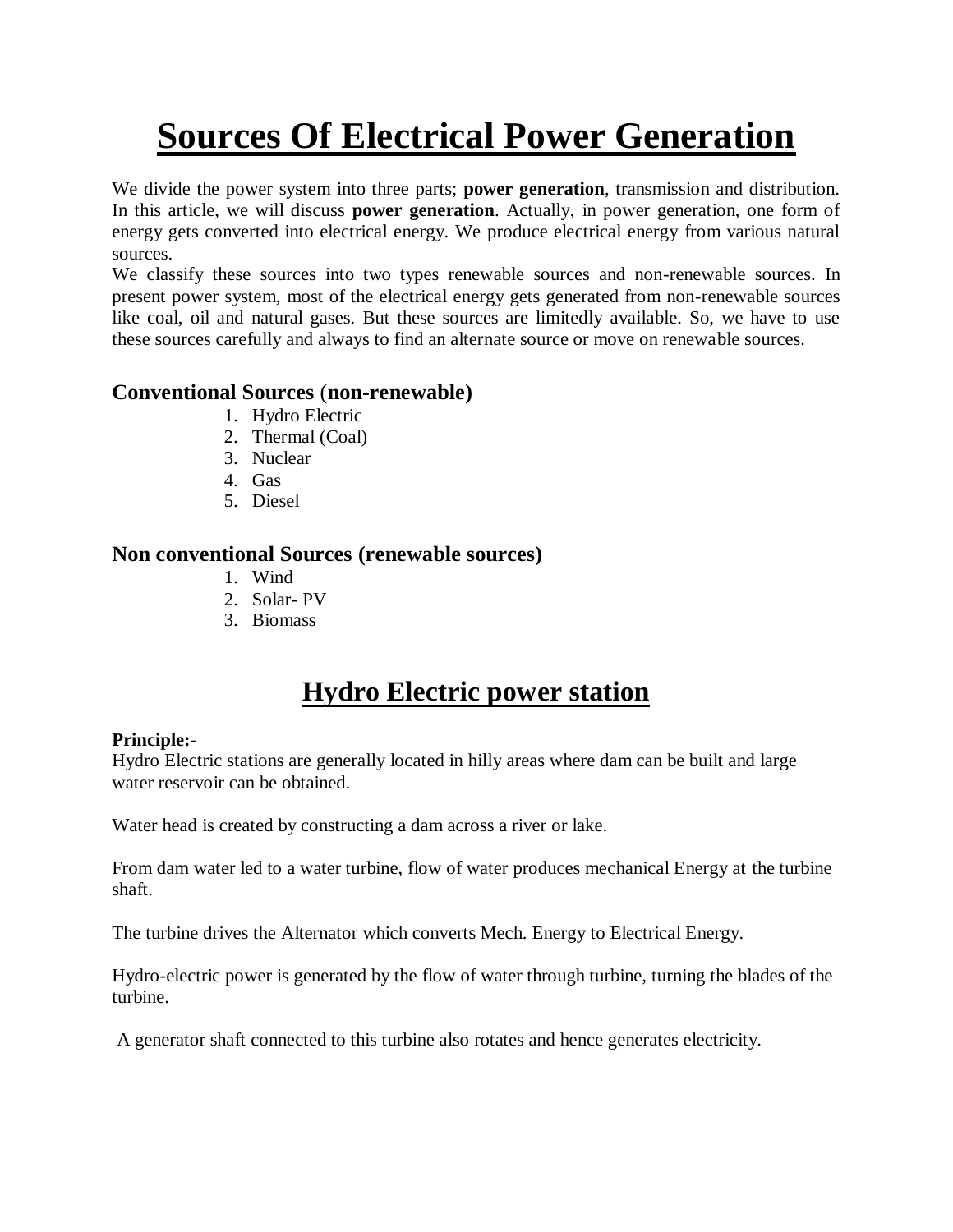The main components of a hydro power plant are:

- 1. Dam/Reservoir/Large buffer tank
- 2. Penstock
- 3. Power House
	- a. Turbines
	- b. Generators
	- c. Step-up Transformers



- (1) Storage Reservoir  $\rightarrow$  During rainy periods the run off is high but the power requirements are low because of the absence of irrigation loads. It is, therefore, necessary to store water during excess flow periods so that the same may be used during lean flow periods.
- (2)  $\text{Dam} \rightarrow$  The function of dam in a hydro-electric project, is to create an artificial head and storage. It diverts the flow of water so that the same could be used for generation of power. It is most expensive and important part of a hydro project.
- (3) Forebay  $\rightarrow$  It is an enlarged body of water at the intake to store water temporarily to meet the hourly load fluctuations.
- (4) Intake  $\rightarrow$  The function of intake is to provide a passage to water to flow into the water conduit, channel or penstock.

Intake structures can be classified as

(a) High pressure intake

(b) Low pressure intake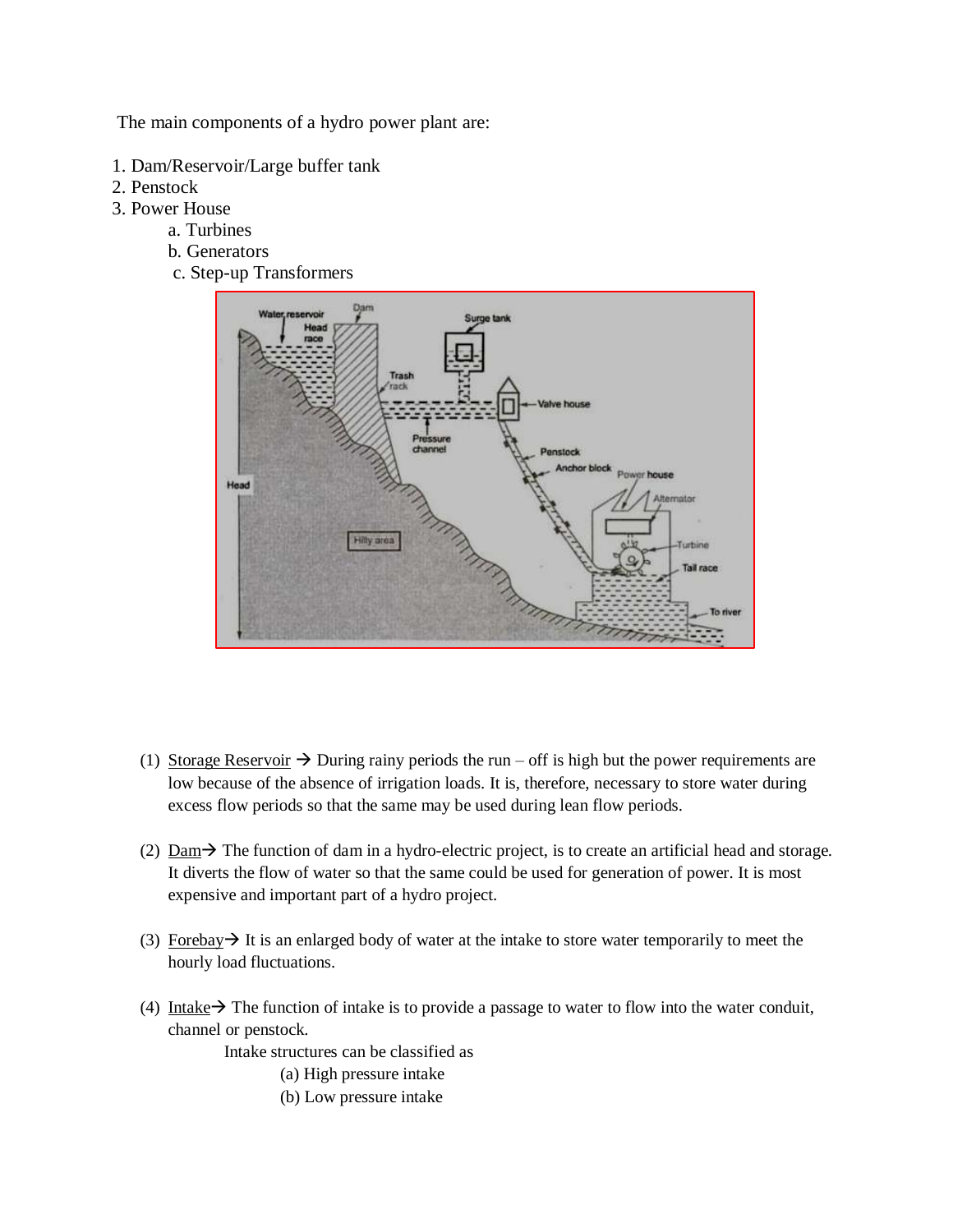(a) *High pressure intake*  $\rightarrow$  It used in the big storage reservoirs.

(b) *Low pressure intake*  $\rightarrow$  It used for small ponds meant to store small quantity of water for daily or weekly load variations.

(5) Penstock  $\rightarrow$  A penstock carries water from the water storage system to the turbine. A penstock may be buried below earth surface or exposed.

It may be classified :-

- (a) Low pressure type
- (b) High pressure type

(a) *Low pressure type*  $\rightarrow$  A low pressure penstock may be a canal, flume or a steel pipe. (b) *High pressure type*  $\rightarrow$  A High pressure penstock consists of thick steel pipes.

(6) Spillway

(a) Every dam is provided with an arrangement to discharge excess water during floods. This arrangement may be a spillway or a by-pass tunnel or conduit.

(b) The spillway should be so designed as to discharge the major flood waters without damage to the dam but at the same time maintain a predetermined head.

- (7) Tail race  $\rightarrow$  A tail race is required to discharge the water, leaving the turbine, into the river. It is necessary that the draft tube must remain water sealed all the time.
- (8) Surge Tank  $\rightarrow$

(a) The load on a generator keeps on fluctuating. Therefore the water intake to the turbine has to be regulated according to the load.

(b) A reduction in load on the alternator causes to governor to close the turbine gates. Sudden closure of turbine gates creates an increased pressure, known as water hammer, in the penstock.

(c) When the governor opens the turbine gates suddenly to admit more water, there is a tendency to cause a vacuum in the penstock.

(d) The function of the surge tank is to absorb these sudden changes in water requirements so as to prevent water hammer and vacuum.

#### **Advantages of Hydro Energy System**

- 1. It can be used in the service instantly.
- 2. After this process, water can be used for irrigation and other purposes.
- 3. Dams are designed for an extended period and so it can contribute to the generation of electrical energy for many years.
- 4. Running and maintenance costs are low.
- 5. No fuel transportation is required.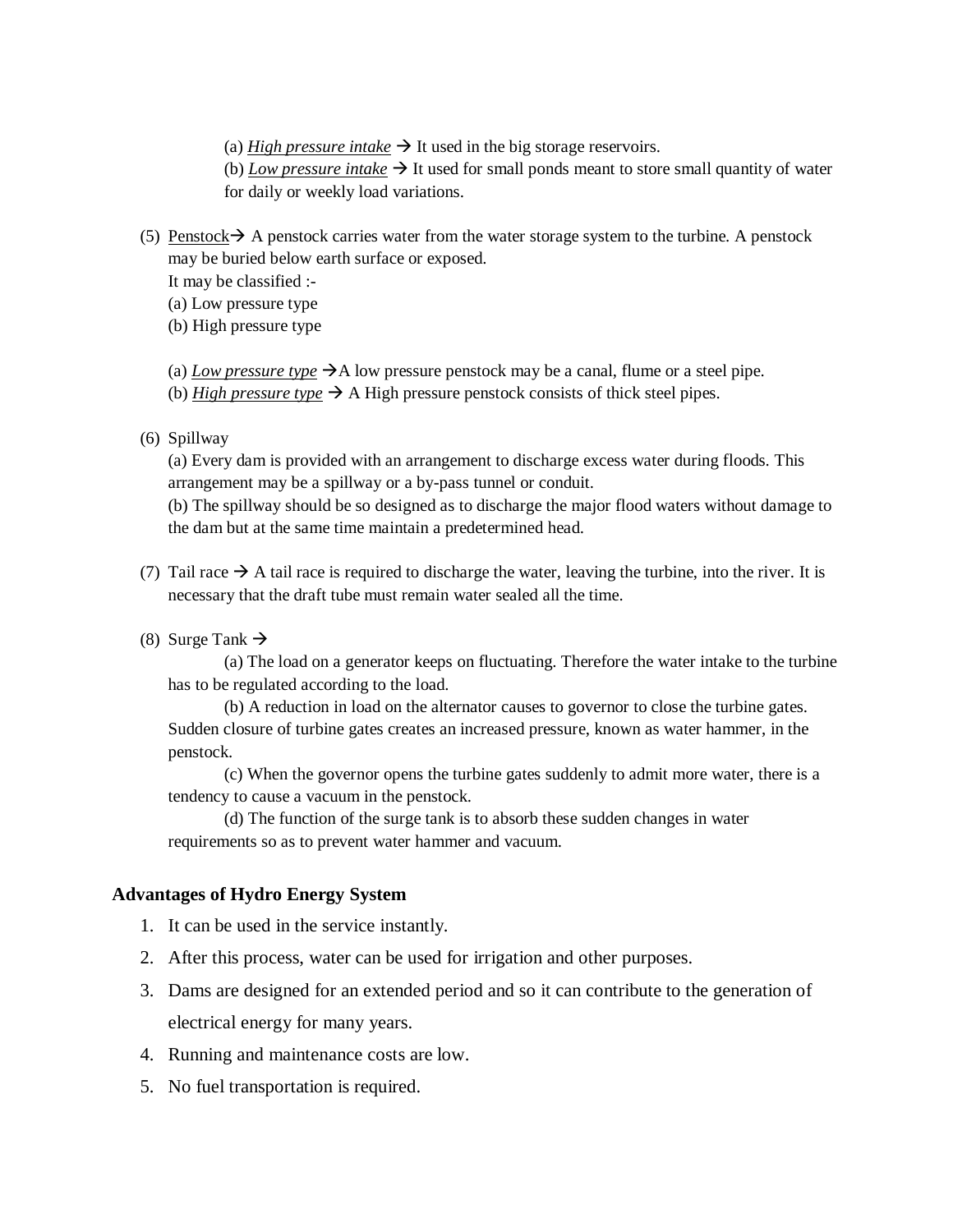### **Disadvantages of Hydro Energy System**

- 1. The initial cost of a hydel power plant is high.
- 2. Hydro power plants are located in the hilly area, and it is very far from the load. So, they require [long transmission line.](https://www.electrical4u.com/long-transmission-line/)
- 3. Construction of dams can flood towns and cities.
- 4. It is also weather dependent.

# **Thermal (Steam) Power Plant**

[Thermal](https://www.electrical4u.com/thermal-power-generation-plant-or-thermal-power-station/) power plant produces [electricity](https://www.electrical4u.com/electric-current-and-theory-of-electricity/) by burning coal in the boiler. Heat is used to convert water into steam. This high pressure and high-temperature steam flowing into the turbine spins a generator to produce electrical energy. After it passes through the turbine, the steam gets cooled in a condenser and reuse in the boiler to generate steam again. Thermal power plant works according to [Rankine](https://www.electrical4u.com/rankine-cycle/) cycle.

## **The Main and Auxiliary equipments**

- 1. **Coal Handling Plant**
- 2. **Pulverizing Plant**
- 3. **Draft or Draught fan**
- 4. **Boiler**
- 5. **Ash Handling Plant**
- 6. **Turbine and Generator**
- 7. **Condenser**
- 8. **Cooling Tower And Ponds**
- 9. **Feed Water Heater**
- 10. **Economizer**
- 11. **Super heater and Reheater**
- 12. **Air pre heater**
- 13. **Alternator with Exciter**
- 14. **Protection and control equipment**
- 15. **Instrumentation**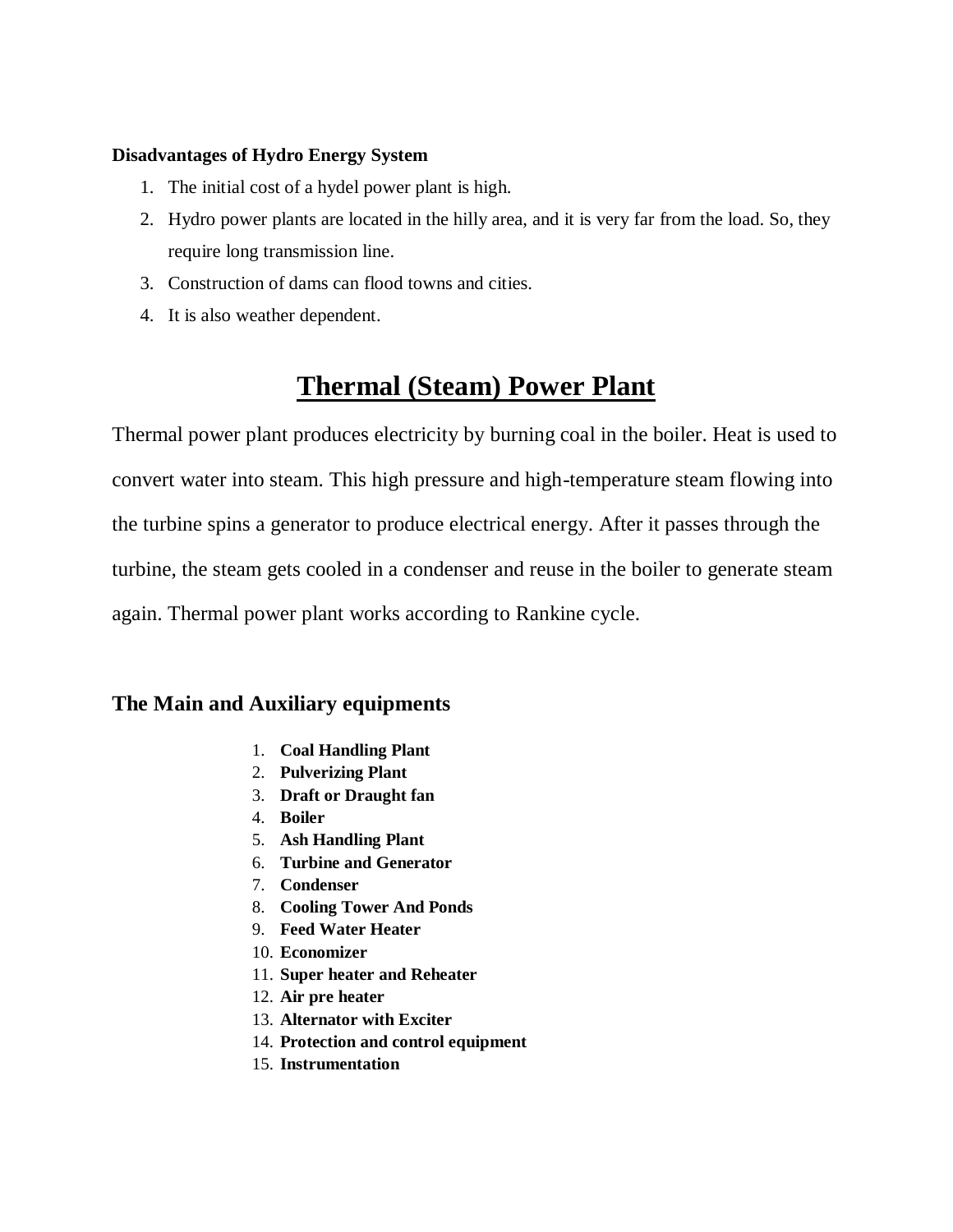

In **coal thermal power plant**, the steam is produced in high pressure in th[esteam](https://www.electrical4u.com/steam-boiler-working-principle-and-types-of-boiler/) boiler due to burning of fuel (pulverized coal) in boiler furnaces. This steam is further supper heated in a superheater. This superheated steam then enters into the turbine and rotates the turbine blades. The turbine is mechanically so coupled with [alternator](https://www.electrical4u.com/alternator-or-synchronous-generator/) that its rotor will rotate with the rotation of turbine blades. After entering in turbine the steam pressure suddenly falls and corresponding volume of the steam increases.

After imparting energy to the turbine rotor, the steam passes out of the turbine blades into the condenser. In the condenser, the cold water is circulated with the help of a pump which condenses the low-pressure wet steam. This condensed water is further supplied to a lowpressure water heater where the low-pressure steam increases the temperature of this feed water; it is again heated in high pressure.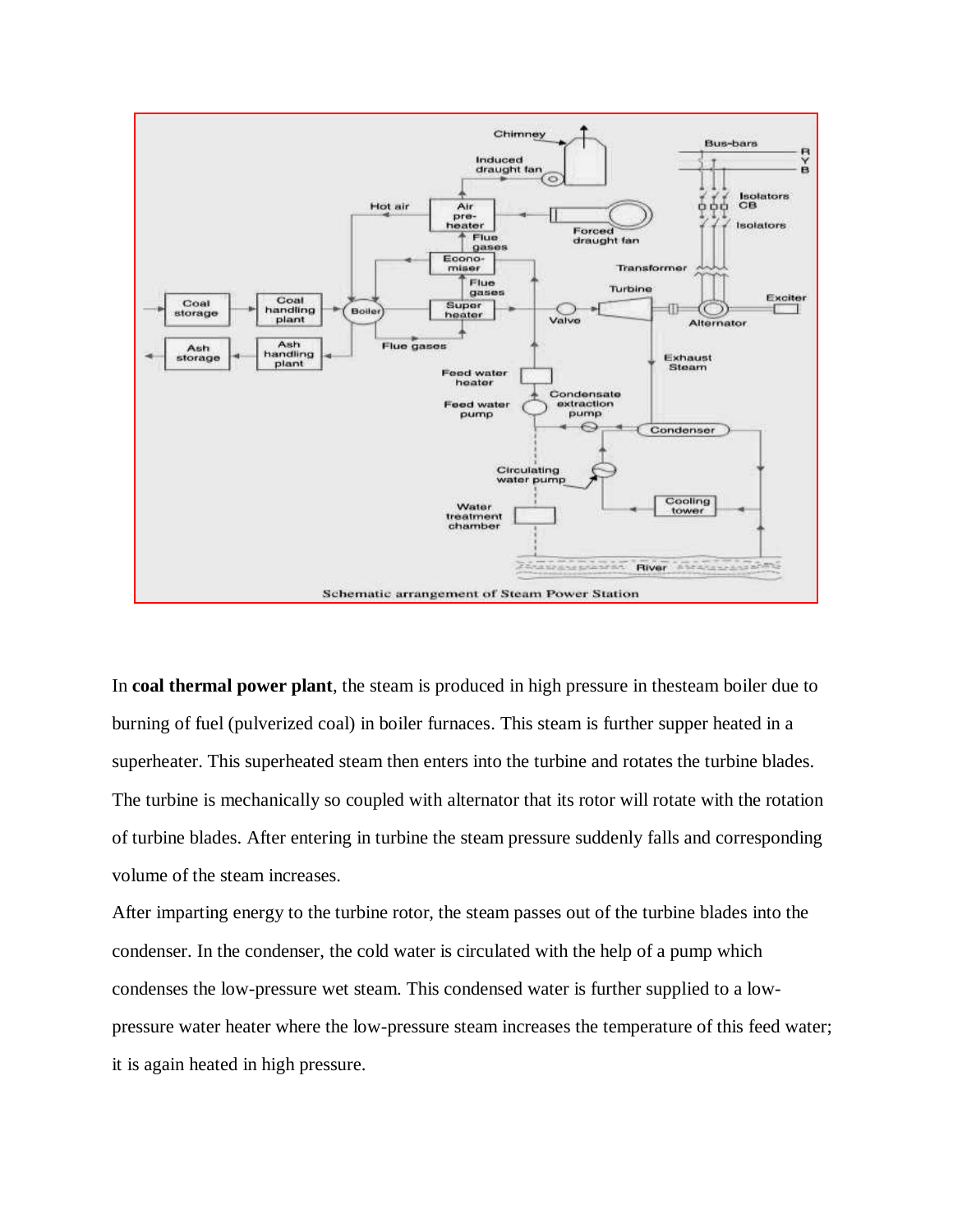For better understanding we furnish every step of function of a **thermal power station** as follows,

- 1. First the pulverized coal is burnt into the [furnace](https://www.electrical4u.com/steam-boiler-furnace-grate-firebox-combustion-chamber-of-furnace/) of steam boiler.
- 2. High pressure steam is produced in the boiler.
- 3. This steam is then passed through the super heater, where it further heated up.
- 4. This supper heated steam is then entered into a turbine at high speed.
- 5. In turbine this steam force rotates the turbine blades that means here in the turbine the stored potential energy of the high pressured steam is converted into mechanical energy.
- 6. After rotating the turbine blades, the steam has lost its high pressure, passes out of turbine blades and enters into a condenser.
- 7. In the condenser the cold water is circulated with help of pump which condenses the low pressure wet steam.
- 8. This condensed water is then further supplied to low pressure water heater where the low pressure steam increases the temperature of this feed water, it is then again heated in a high pressure heater where the high pressure of steam is used for heating.
- 9. The turbine in thermal power station acts as a prime mover of the [alternator.](https://www.electrical4u.com/alternator-or-synchronous-generator/)

**Coal handling plant** :- Here, coal is pulverized i.e. ground to dust like size and carried to the furnace in a stream of hot air. Pulverization is a means of exposing a large surface area to the action of oxygen and consequently helping the combustion.

**Boiler**:- is a closed vessel in which water under pressure, is converted into steam. It is one of the major components of a thermal power plant. Always designed to absorb maximum amount of heat released in the process of combustion

**Turbine:-** converts heat energy of steam into mechanical energy and drives the generator.

**Condenser:-** Steam after rotating steam turbine comes to condenser. condensers are heat exchangers which convert steam from its gaseous to its liquid state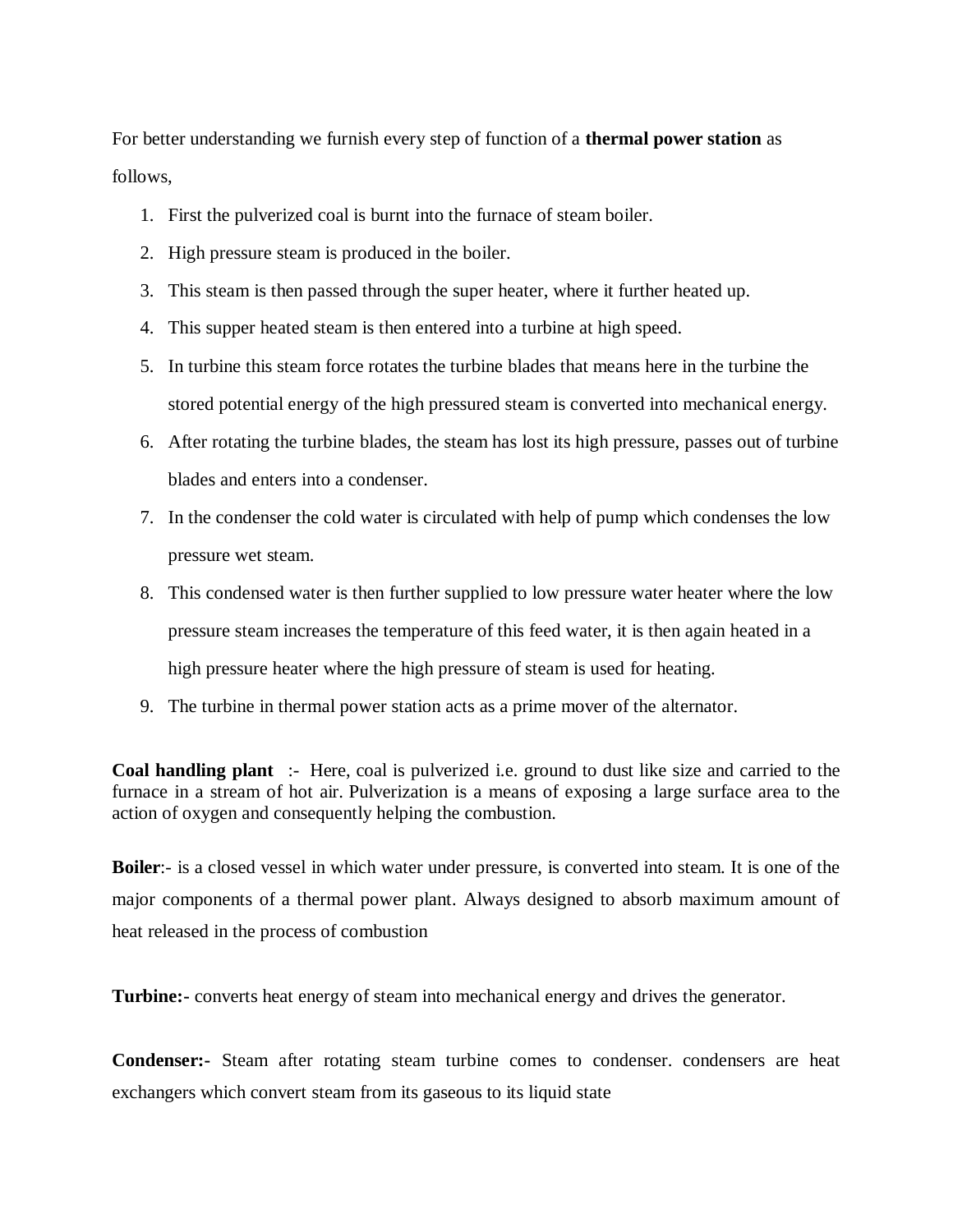### **ADVANTAGES OF THERMAL POWER PLANT:**

#### These are the following **advantages of thermal power plant**:

- **1.** The fuel (i.e. coal) is used is quite cheap.
- **2.** Less initial cost as compared to the other generating stations of the same capacity.
- **3.** It requires less space as compared to the [hydro-electric power station.](https://www.mechanicaltutorial.com/hydro-electric-power-plant-or-hydro-electric-power-station)
- **4.** The cost of generation is lesser than the Diesel power station.

**5.** According to the demand, the load can be changed frequently without any difficulty.

**6.** Thermal Power plant can be installed anywhere irrespective of the availability of fuels. Fuel can be transferred to the site of the plant by rail, road etc.

- **7.** This type of plants is installed near load centre.
- **8.** Thermal Power plant can be run with overload condition (around 25%).

### **DISADVANTAGES OF THERMAL POWER PLANT:**

#### The **disadvantages of thermal power plant** are:

- **1.** It pollutes the atmosphere due to the production of a large amount of smoke.
- **2.** Maintenance cost and operating cost is high.
- **3.** A Huge amount of water is required.
- **4.** Running cost is high as compared to the diesel power plant.
- **5.** Coal handling and ash disposal is quite difficult.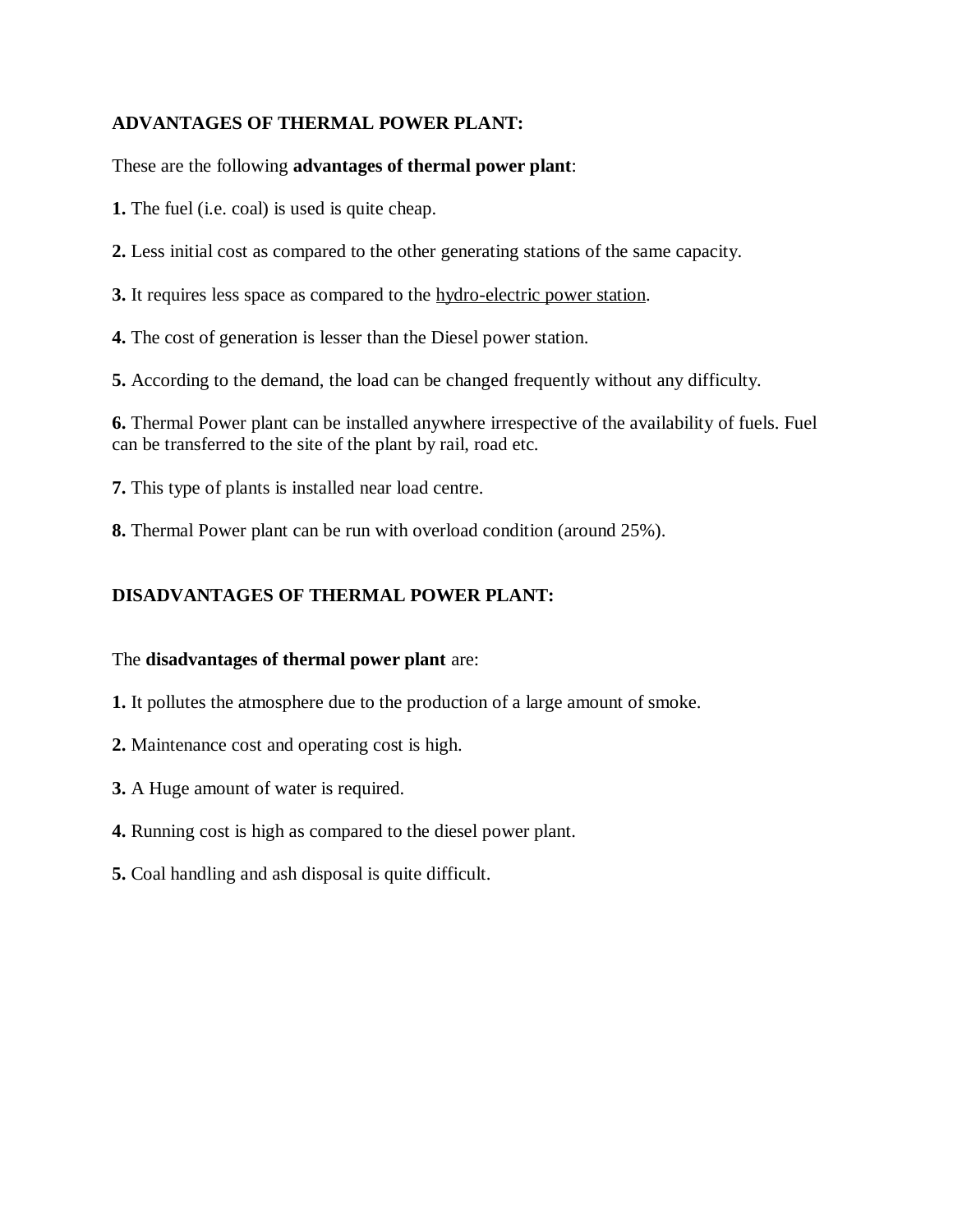# **Nuclear Power plant**

**Nuclear power plants** are a type of [power plant](https://energyeducation.ca/encyclopedia/Power_plant) that use the process of [nuclear fission](https://energyeducation.ca/encyclopedia/Nuclear_fission) in order to [generate electricity.](https://energyeducation.ca/encyclopedia/Generate_electricity) They do this by using [nuclear reactors](https://energyeducation.ca/encyclopedia/Nuclear_reactor) in combination with the [Rankine](https://energyeducation.ca/encyclopedia/Rankine_cycle)  [cycle,](https://energyeducation.ca/encyclopedia/Rankine_cycle) where the [heat](https://energyeducation.ca/encyclopedia/Heat) generated by the reactor converts water into [steam,](https://energyeducation.ca/encyclopedia/Steam) which spins a [turbine](https://energyeducation.ca/encyclopedia/Turbine) and a [generator.](https://energyeducation.ca/encyclopedia/Generator)



## **Main Components of Nuclear Plant**

- Nuclear Reactor
	- Fuel
	- Moderator
	- Reflector (reflect neutrons back in reactor)
	- Control Rods
	- Coolant
	- Shielding (Protection against radiations)
- Heat Exchanger
- Steam turbine
- Condenser and cooling tower
- Alternator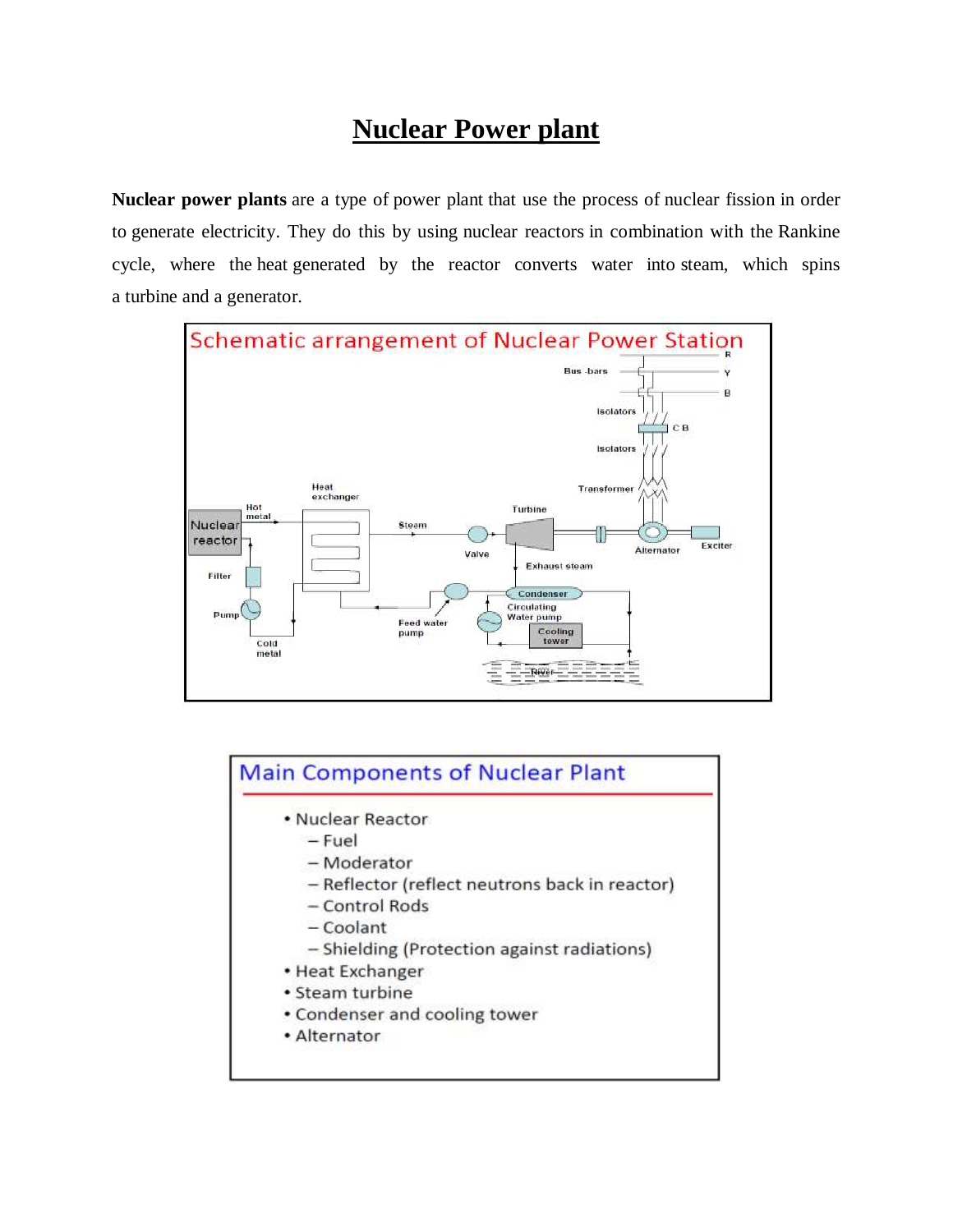| <b>Main Components of Nuclear Plant</b>                                                                                                                                                                                                                                                                                                                                                                                                                                             | <b>Main Components of Nuclear Plant</b>                                                                                                                                                                                                                                                                                                                                                                                                                                                                                                                                                                                                           |  |
|-------------------------------------------------------------------------------------------------------------------------------------------------------------------------------------------------------------------------------------------------------------------------------------------------------------------------------------------------------------------------------------------------------------------------------------------------------------------------------------|---------------------------------------------------------------------------------------------------------------------------------------------------------------------------------------------------------------------------------------------------------------------------------------------------------------------------------------------------------------------------------------------------------------------------------------------------------------------------------------------------------------------------------------------------------------------------------------------------------------------------------------------------|--|
| • Nuclear Reactor<br>. The nuclear fission of uranium is carried out in a<br>nuclear reactor.<br>· Nuclear fission is a "chain reaction" i.e it goes on<br>and if not controlled, will lead to an explosion.<br>· A nuclear reactor is a cylindrical pressure vessel<br>and houses following parts :<br>$-Fue$<br>- Moderator<br>$-$ Reflector<br>- Control Rods<br>$-$ Coolant<br>$-$ Shielding<br>Function: Carry out controlled nuclear fission                                  | · Fuel rods<br>. There are rods of nuclear matter. i.e U235, Th <sup>232</sup> ,<br>$PU^{2,39}$<br>. The fuel rods consist of the fission materials and<br>release huge amount of energy<br>when<br>bombarded with slow moving neutrons.<br>Function : it is used for Heat generation                                                                                                                                                                                                                                                                                                                                                             |  |
| <b>Main Components of Nuclear Plant</b>                                                                                                                                                                                                                                                                                                                                                                                                                                             | <b>Main Components of Nuclear Plant</b>                                                                                                                                                                                                                                                                                                                                                                                                                                                                                                                                                                                                           |  |
| • Coolant<br>. It carries heat from the reactor to the heat<br>exchanger which generates steam.<br>. Coolant is used to remove heat from fuel rods<br>directly, if the moderator and coolant are of same<br>materials.<br>. In case where a separate moderator is used<br>coolant passed through tubes.<br>. Water or air may be used as coolant. Sometimes<br>heavy water, liquid metals or even gases may be<br>used.<br>Function : Carry heat from reactor to heat<br>exchanger. | · Moderator<br>. Moderator in the reactor is used to moderate or<br>reduce the speed of neutron.<br>· HYDROGEN.<br>HELIUM,<br>BORON,<br>NITROGEN.<br>OXIGEN, WATER, GRAPHITE, DEUTERIUM are the<br>common materials.<br>· Sometimes the same material is used as a<br>coolant.<br>• Generally, graphite rods are used for this purpose.<br>Function : Moderate Chain reaction to required level                                                                                                                                                                                                                                                   |  |
| <b>Main Components of Nuclear Plant</b>                                                                                                                                                                                                                                                                                                                                                                                                                                             | <b>Main Components of Nuclear Plant</b>                                                                                                                                                                                                                                                                                                                                                                                                                                                                                                                                                                                                           |  |
| • Control rods<br>. Cadmium rods are used to control the chain<br>reaction.<br>. The control rods are made of such materials that<br>can stop the nuclear reaction quickly by absorbing<br>the neutrons.<br>· Materials : boron carbide, silver, indium,<br>cadmium and hafnium<br>. By pulling out the control rods, power of the<br>nuclear reactor is increased, whereas by pushing<br>them in, it is reduced.<br>Eunction : Controls Chain reaction                             | • Heat Exchanger<br>• It is used for converting water into steam by using<br>the heat generated in nuclear reactor.<br>. The coolant takes heat from the reactor and gives it<br>to the heat exchanger, where the steam is produced.<br>. Heat is transferred from one fluid to the other<br>through the tube walls.<br>. In order to transfer heat efficiently, a large heat<br>transfer area should be used, leading to the use of<br>many tubes.<br>• The coolant is again fed to the reactor for completing<br>the next cycle.<br>Function : allows heat energy in one process fluid to<br>pass to another process fluid in a control manner. |  |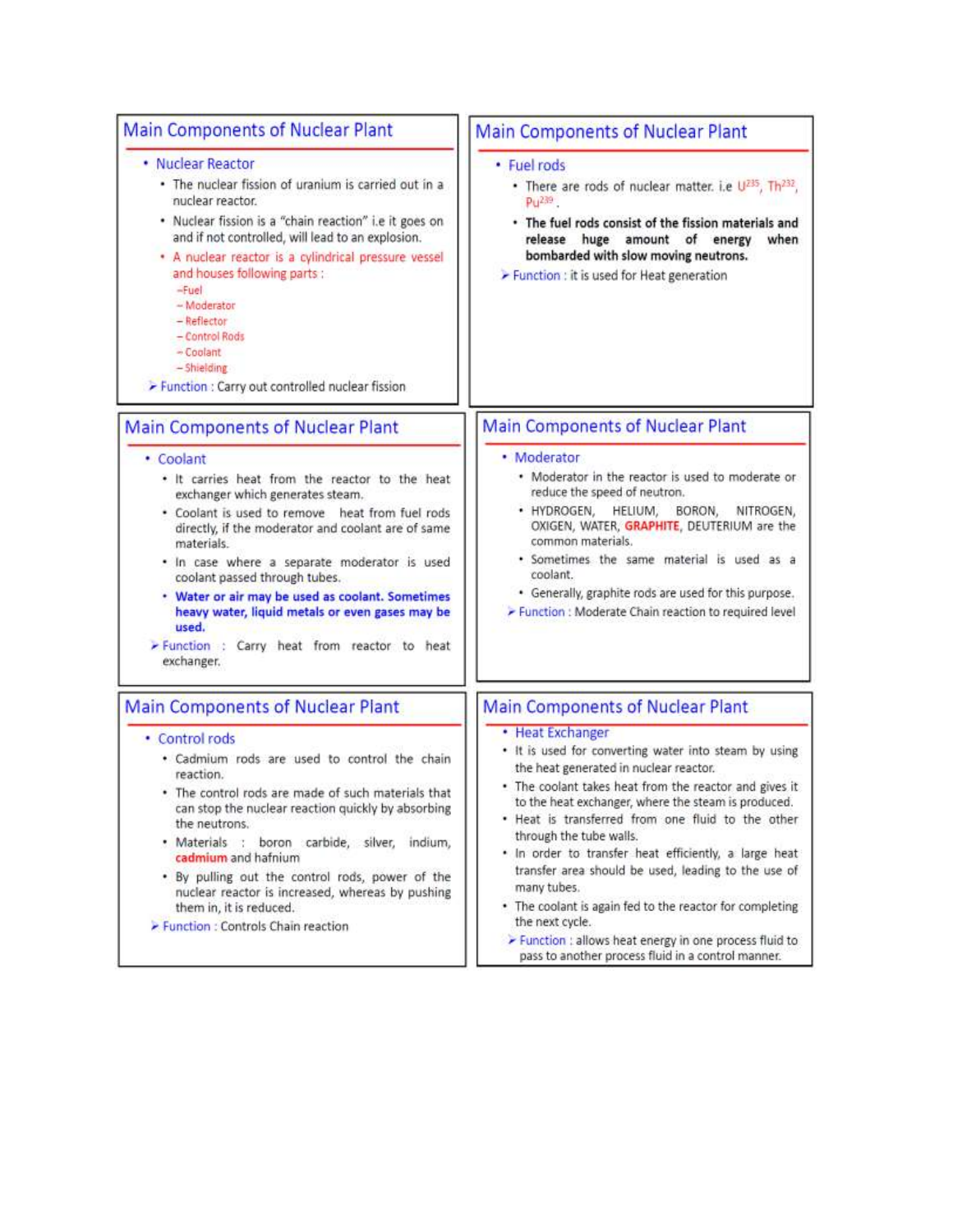#### **Main Components of Nuclear Plant**

#### · Steam Turbine

- The steam produced in the heat exchanger is made to strike the blades of the steam turbine.
- . After doing useful work in turbine the steam is exhausted to condenser.
- Function : Convert Heat energy of the steam into mechanical energy.

#### **Main Components of Nuclear Plant**

- Cooling Tower
- It is a heat removal device used to transfer heat to the atmosphere.
- Cooling tower may either use the evaporation of water to remove heat and cool the working fluid.
- Common application include cooling the circulating water used in oil refineries, chemical plants, power stations.
- > Function : Remove heat from the water discharged to the condenser so that the water can be reused. **Types of cooling towers: Mechanical draft Natural draft**

#### **Advantages**

- 1. Space: A nuclear power plants needs less space compared to other power plant of equal size.
- 2. Performance: They are well suited (Economical) to meet large power demands.
- 3. Fuel: Since the fuel consumption is very small as compared to type of power plants. Therefore, there is a saving in cost of the fuel transportation.
- 4. Operation: The operation of the plant is more reliable.
- 5. Condition: It is not affected by the adverse weather condition. It can be operated in any type of weather condition.

#### **Disadvantages**

- 1. Waste: High radioactive waste is very dangerous. A sophisticated method of storing the waste for this period of time must be designed.
- 2. Terrorism: Nuclear power plant would be very tempting target to anyone wanting to disrupt the power supply and destruct an entire region.
- 3. Cost: These types of plants are very expensive to install and run. The fuel is expensive and difficult to recover.
- 4. Health of worker: Working conditions in nuclear plants are always harmful to health of the workers.

#### 5. Staff : highly qualified staff is required

#### **Main Components of Nuclear Plant**

#### • Condenser

- · After doing function in turbine, steam is fed to condenser.
- The condenser condenses the steam which is fed to the heat exchanger through feed water pump.
- > Function : Condense steam(water) from turbine to reuse as a feed water to the heat exchanger.

#### **Main Components of Nuclear Plant**

#### · Alternator

- . Alternator generate electricity by the same principle as a dc generator, namely when the magnetic field around a conductor changes, a current is induced in the conductor.
- Typically a rotating magnet called the rotor turns within a stationary set of conductors wound in coils on an iron core called the stator.
- The field cuts across the conductor, generating an electrical current, as the mechanical input causes the rotor to turn.
- Function : Converts mechanical energy of the turbine in to electrical energy.

### **Advantages**

- 6. Capacity: high
- 7. Expenditure: The expenditure on metal structures piping, storage mechanisms is much lower for this plant then a coal burning power plant.
- 8. Clean: There is some greenhouse gas emission associated with the life cycle of uranium, as gases are emitted as it is mined and transported etc. However this is significantly, nuclear power would be "carbon-zero" if the uranium were mined and transported in a more efficient way.
- 9. Efficient: It can produce significant quantities of electricity, up to about 2GW. They are generally comparable in output to coal plants.
- 10. Reliable: they run constantly, rather than turning on and off to meet base load demand.

#### **Disadvantages**

- 6. Maintenance: Maintenance charges are high due to lack of standardization. Moreover, high salaries of specially trained personal employed to handle the plant further raise the cost
- 7. Pollution: The fission by products is generally radioactive and may cause a dangerous amount of radioactive pollution.
- 8. Disposal: The disposal of the product, which is radioactive, is a problem. They have either to be disposed off in a deep trench or at a common disposal point to which wastes are transported.
- 9. Load: Plants are not well suited for varying loads, as the reaction does not respond to the load fluctuation efficiently.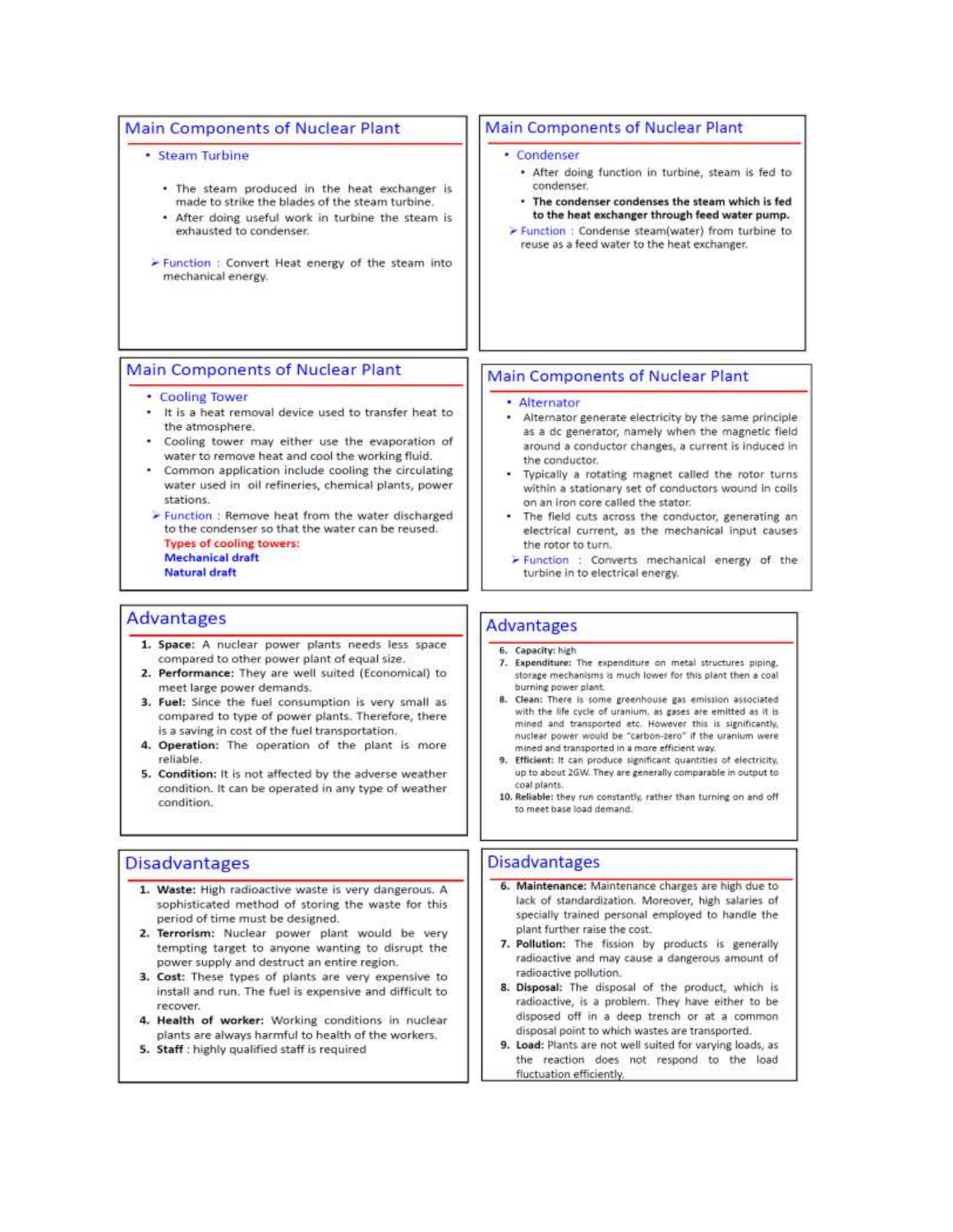# **Single line Diagram of Generation, Transmission & Distribution with voltage level**



**(i) Generating station (G.S.):-** here electric power is produced by 3-phase alternators operating in parallel. The usual generation voltage is 11 kV. For economy in the transmission of electric power, the generation voltage (i.e., 11 kV) is **stepped upto 132 kV** (or more) at the generating station with the help of 3-phase trans-formers.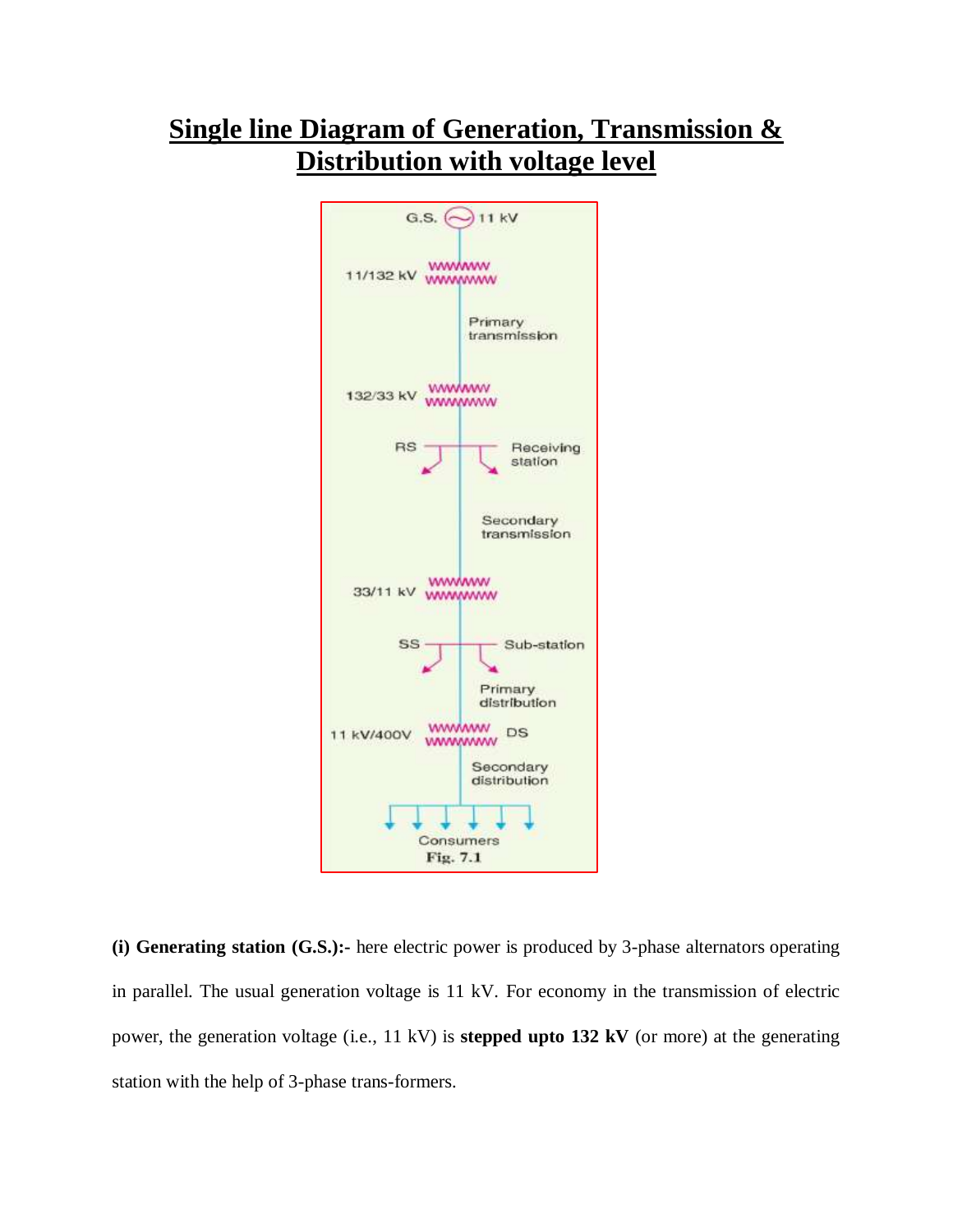**(ii) Primary transmission:-** The electric power at 132 kV is transmitted by 3-phase, 3-wire overhead system to the out-skirts of the city.

**(iii) Receiving station (RS):-** At the receiving station, the voltage is **re-duced to 33kV** by stepdown transformers

**(iv) Secondary transmission :-** From **RS**, electric power is transmitted at 33kV by 3-phase, 3 wire over-head system to various sub-stations **(SS)** located at the strategic points in the city. This forms the secondary transmission.

**(v) Primary distribution:-** The secondary transmission line terminates at the sub-station (SS) where **voltage is reduced from 33 kV to 11kV**, 3-phase, 3-wire. The 11 kV lines run along the important road sides of the city.

**(v) Secondary distribution:-** The electric power from primary distribution line (11 kV) is delivered to distribution sub-stations (DS). These sub-stations are located near the consumers' localities and step down the voltage to 400 V, 3-phase, 4-wire for secondary distribution.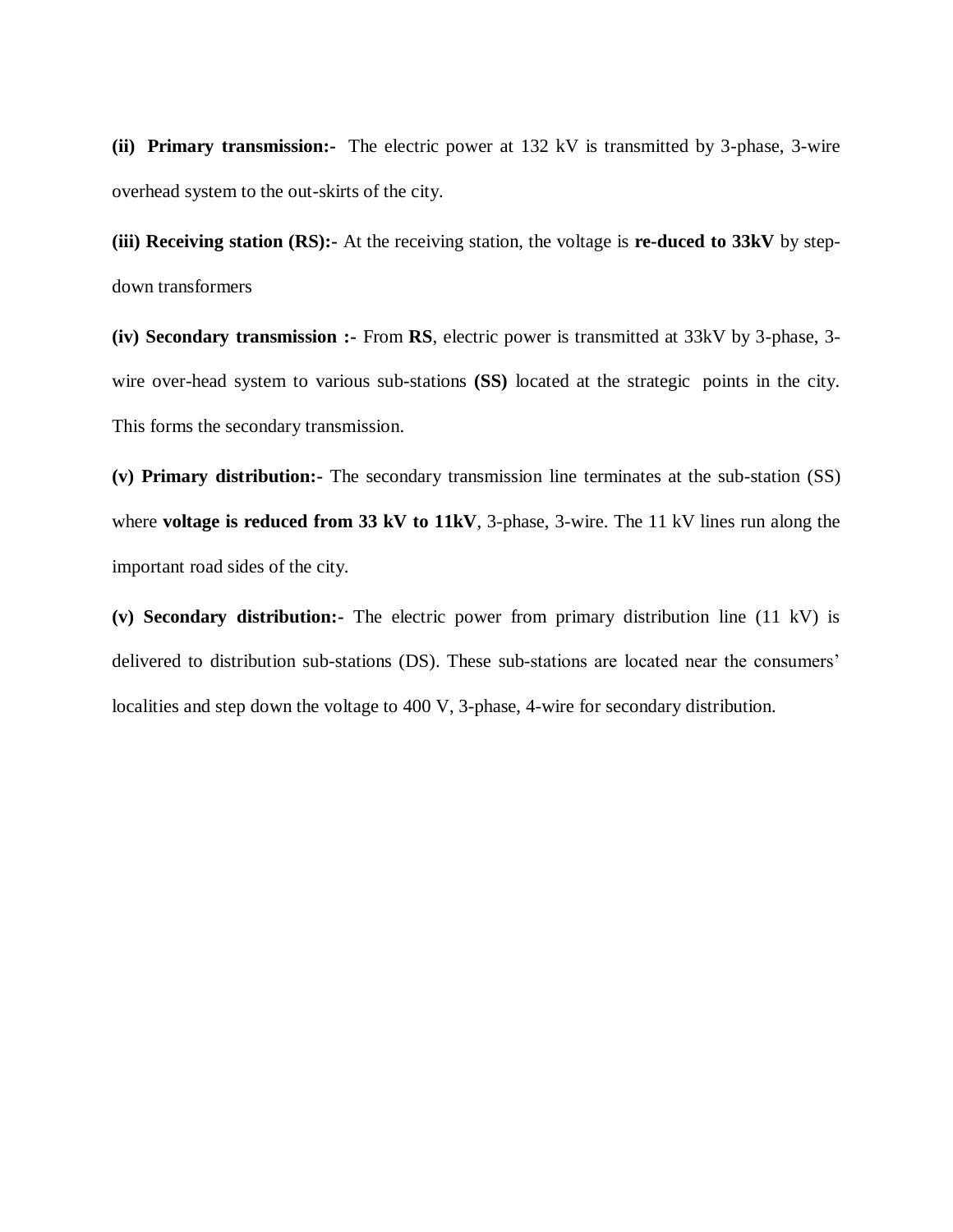# **Comparison between Overhead & Underground system**

|    | S.No. Particular     | Overhead system                                                                        | <b>Underground</b> system                                                   |
|----|----------------------|----------------------------------------------------------------------------------------|-----------------------------------------------------------------------------|
| 1. | <b>Public safety</b> | It is less safe.                                                                       | It is more safe.                                                            |
| 2. | Initial cost         | It is less expensive.                                                                  | It is more expensive.                                                       |
| 3. | Faults               | Faults occur frequently.                                                               | Very rare chances of faults.                                                |
| 4. | Appearance           | It gives shabby look.                                                                  | Its appearance is good as wires<br>are not visible.                         |
| 5. | Flexibility          | It is more flexible as new<br>conductors can be laid along the<br>existing conductors. | It is not flexible, as new<br>conductors are to be laid in new<br>channels. |
| 6. | Location of fault    | Fault point can be easily located.                                                     | Fault point cannot be easily<br>located.                                    |
| 7. | Repair               | Can be easily repaired.                                                                | Cannot be easily repaired.                                                  |
| 8. | Working voltage      | It can work upto 400 kV.                                                               | It can work only upto $66 kV$ due<br>to insulation difficulty.              |

| 9.  | Lightning thunder                            | More chances of being subjected<br>to lightning.                                                                         | Very little chances of being<br>subjected to lightning.                                                                                          |
|-----|----------------------------------------------|--------------------------------------------------------------------------------------------------------------------------|--------------------------------------------------------------------------------------------------------------------------------------------------|
| 10. | Supply interruption                          | More chances of supply<br>interrruption.                                                                                 | Very little chances of supply<br>interruption.                                                                                                   |
| 11. | Frequency of accidents                       | More chances of accidents.                                                                                               | Little chances of accidents.                                                                                                                     |
| 12. | Interference<br>with<br>communication system | It interferes with communication<br>systems.                                                                             | No interference with communi-<br>cation system.                                                                                                  |
| 13. | Insulation cost                              | Less. The overhead conductor<br>are bare. Supported on steel<br>towers, insulated from the<br>towers through insulators. | More insulation cost. Under-<br>ground cables are provided with<br>various wrappings of high grade<br>tape etc. Lead sheath is also<br>provided. |
| 14. | <b>Erection</b> cost                         | Much less comparatively                                                                                                  | Erection cost of high voltage<br>cable is quite high.                                                                                            |
| 15. | Uses                                         | This is used for long distance<br>transmission                                                                           | The large charging current on<br>high voltage limits the use of<br>long distance transmission.                                                   |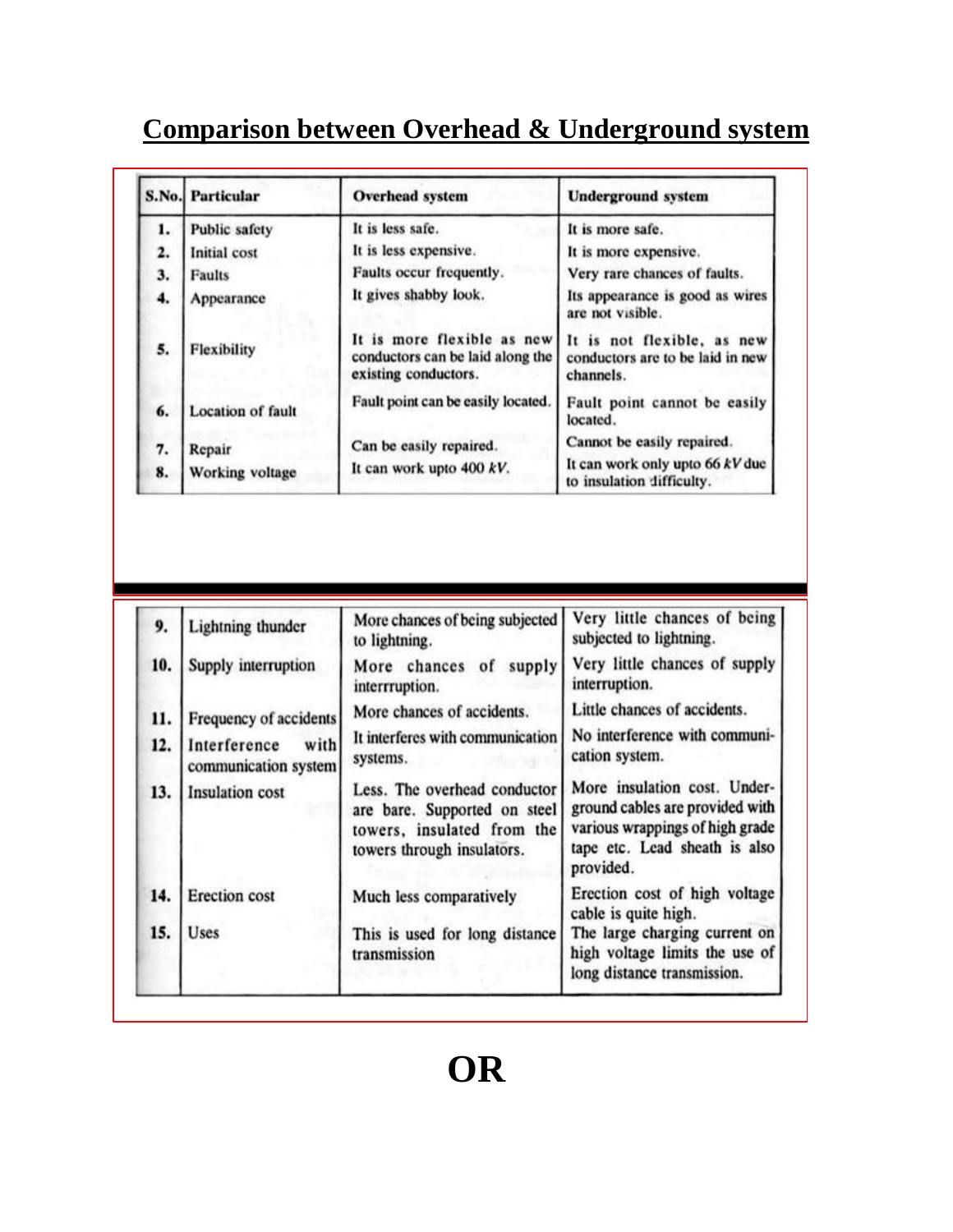- (i) **Public safety.** The underground system is more safe than overhead system because all distribution wiring is placed underground and there are little chances of any hazard.
- (ii) **Initial cost**. The underground system is more expensive due to the high cost of trenching, conduits, cables, manholes and other special equipment. The initial cost of an underground system may be five to ten times than that of an overhead system.
- (iii) **Flexibility**. The overhead system is much more flexible than the underground system. In the latter case, manholes, duct lines etc., are permanently placed once installed and the load expansion can only be met by laying new lines. However, on an overhead system, poles, wires, transformers etc., can be easily shifted to meet the changes in load conditions.
- (iv) **Faults.** The chances of faults in underground system are very rare as the cables are laid underground and are generally provided with better insulation.
- (v) **Appearance.** The general appearance of an underground system is better as all the distribution lines are invisible. This factor is exerting considerable public pressure on electric supply companies to switch over to underground system.
- (vi) **Fault location and repairs**. In general, there are little chances of faults in an underground system. However, if a fault does occur, it is difficult to locate and repair on this system. On an overhead system, the conductors are visible and easily accessible so that fault locations and repairs can be easily made.
- (vii) **Current carrying capacity and voltage drop.** An overhead distribution conductor has a considerably higher current carrying capacity than an underground cable conductor of the same material and cross-section. On the other hand, underground cable conductor has much lower inductive reactance than that of an overhead conductor because of closer spacing of conductors.
- (viii) **Useful life.** The useful life of underground system is much longer than that of an overhead system. An overhead system may have a useful life of 25 years, whereas an underground system may have a useful life of more than 50 years.
- (ix) **Maintenance cost.** The maintenance cost of underground system is very low as compared with that of overhead system because of less chances of faults and service interruptions from wind, ice, lightning as well as from traffic hazards.
- (x) **Interference with communication circuits.** An overhead system causes electromagnetic interference with the telephone lines. The power line currents are superimposed on speech currents, resulting in the potential of the communication channel being raised to an undesirable level. However, there is no such interference with the underground system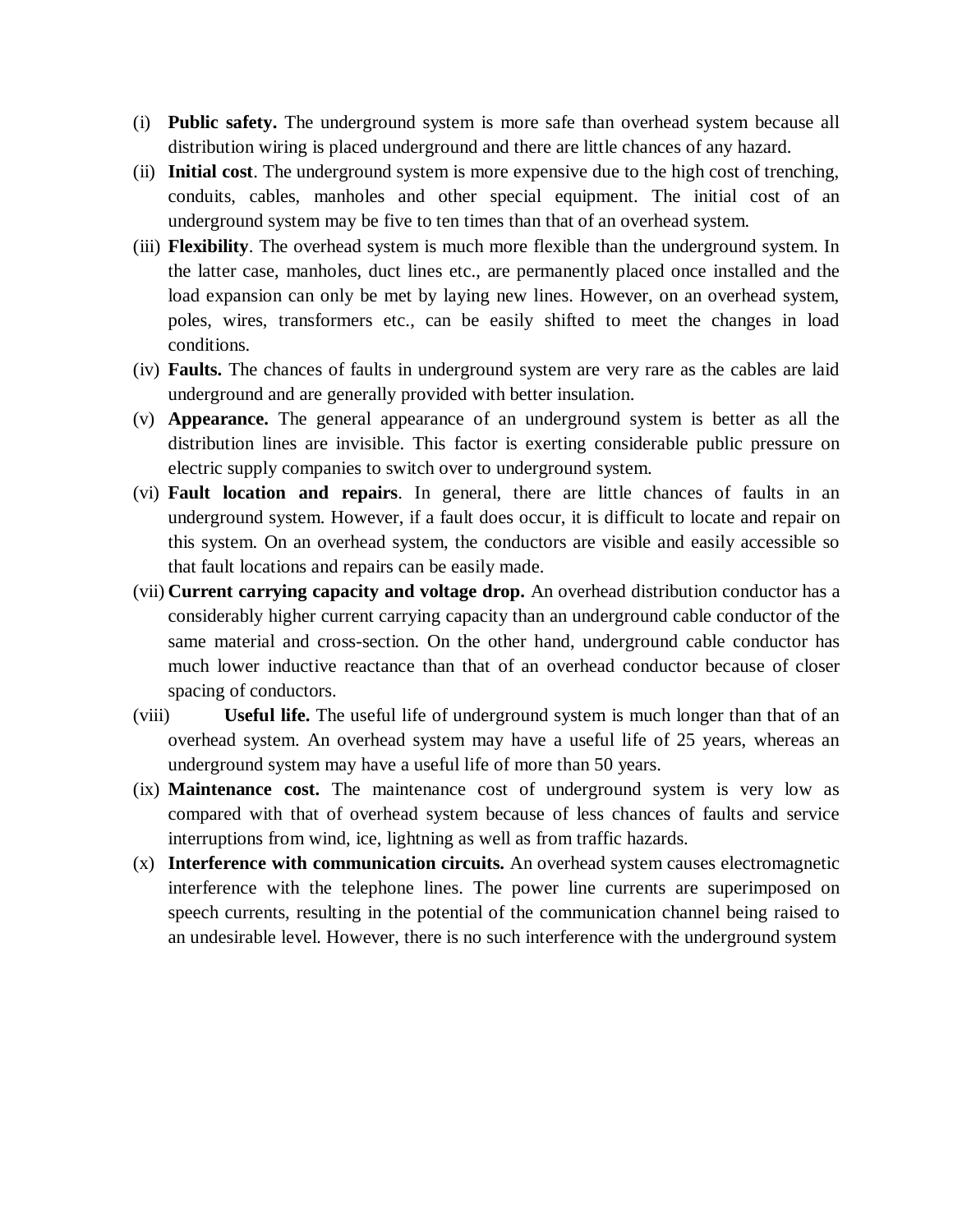# EARTHING

#### **What is Electrical Earthing or Grounding?**

To connect the metallic (conductive) Parts of an Electric appliance or installations to the earth (ground) is called **Earthing** or **Grounding**.

In other words, to connect the metallic parts of electric machinery and devices to the earth plate or earth electrode (which is buried in the moisture earth) through a thick conductor wire (which has very low [resistance\)](https://www.electricaltechnology.org/2014/01/what-is-difference-between-ac-and-dc-resistance.html) for safety purpose is known as *Earthing or grounding***.**

To earth or earthing rather, means to connect the part of electrical apparatus such as metallic covering of metals, earth terminal of socket cables, stay wires that do not carry current to the earth. Earthing can be said as the connection of the neutral point of a power supply system to the earth so as to avoid or minimize danger during discharge of electrical energy.

#### **Why Earthing is Important?**

The primary purpose of earthing is to avoid or minimize the danger of electrocution, fire due to earth leakage of current through undesired path and to ensure that the potential of a current carrying conductor does not rise with respect to the earth than its designed insulation.

When the metallic part of electrical appliances (parts that can conduct or allow passage of electric current) comes in contact with a live wire, maybe due to failure of installations or failure in cable [insulation,](https://www.electricaltechnology.org/2015/03/insulation-resistance-of-a-cable.html) the metal become charged and static charge accumulates on it**. If a person touches such a charged metal**, the result is a severe shock.

To avoid such instances, the power supply systems and parts of appliances have to be earthed so as to transfer the charge directly to the earth. *This is why we need Electrical Earthing or Grounding* in electrical installation systems.

#### **Below are the basic needs of Earthing***.*

- To protect human lives as well as provide safety to electrical devices and appliances from  $\bullet$ leakage current.
- To keep voltage as constant in the healthy phase (If fault occurs on any one phase). $\bullet$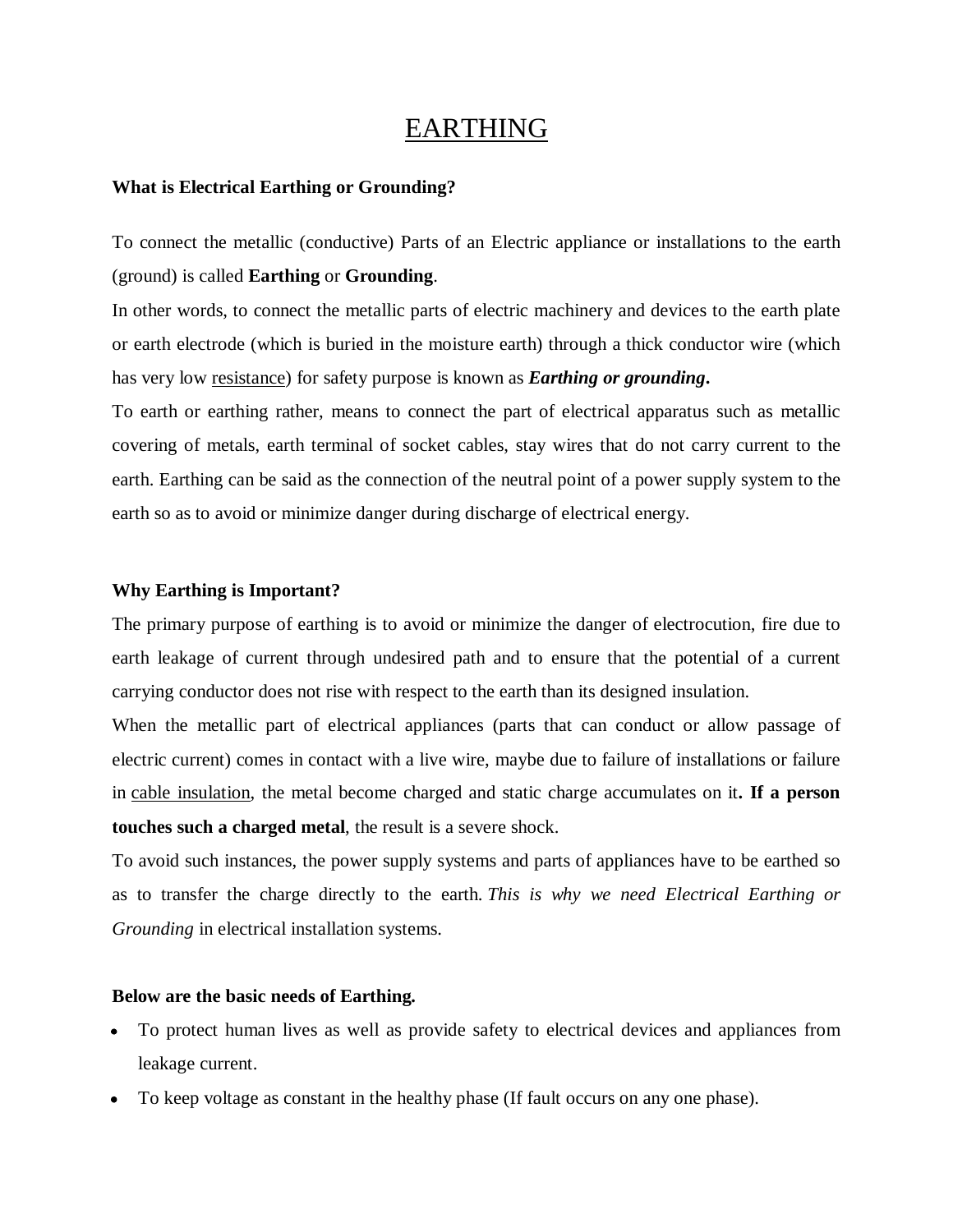- To Protect Electric system and buildings form lighting.  $\bullet$
- To serve as a return conductor in electric traction system and communication.
- To avoid the risk of fire in electrical installation systems.  $\bullet$

#### *Different Terms used in Electrical Earthing*

- **Earth:** The proper connection between electrical installation systems via conductor to the buried plate in the earth is known as Earth.
- **Earthed:** When an electrical device, appliance or wiring systems connected to the earth through earth electrode, it is known as earthed device or simple "Earthed".
- **Solidly Earthed:** When an electric device, appliance or electrical installation is connected to  $\bullet$ the earth electrode without a [fuse,](https://www.electricaltechnology.org/2014/11/fuse-types-of-fuses.html) circuit breaker or resistance/Impedance, It is called "solidly earthed".
- **Earth Electrode:** When a conductor (or conductive plate) buried in the earth for electrical  $\bullet$ earthing system. It is known to be Earth Electrode. Earth electrodes are in different shapes like, conductive plate, conductive rod, metal water pipe or any other conductor with low resistance.
- **Earthing Lead**: The conductor wire or conductive strip connected between Earth electrode  $\bullet$ and Electrical installation system and devices in called Earthing lead.
- **Earth Continuity Conductor:** The conductor wire, which is connected among different electrical devices and appliances like, [distribution](https://www.electricaltechnology.org/2013/05/wiring-of-distribution-board-with-rcd.html) board, different plugs and appliances etc. in other words, the wire between earthing lead and electrical device or appliance is called earth continuity conductor. It may be in the shape of metal pipe (fully or partial), or cable metallic sheath or flexible wire.
- **Sub Main Earthing Conductor**: A wire connected between switch board and distribution board i.e. that conductor is related to sub main circuits.
- **Earth Resistance:** This is the total resistance between earth electrode and earth in  $\Omega$  (Ohms).  $\bullet$ Earth resistance is the algebraic sum of the resistances of earth continuity conductor, earthing lead, earth electrode and earth.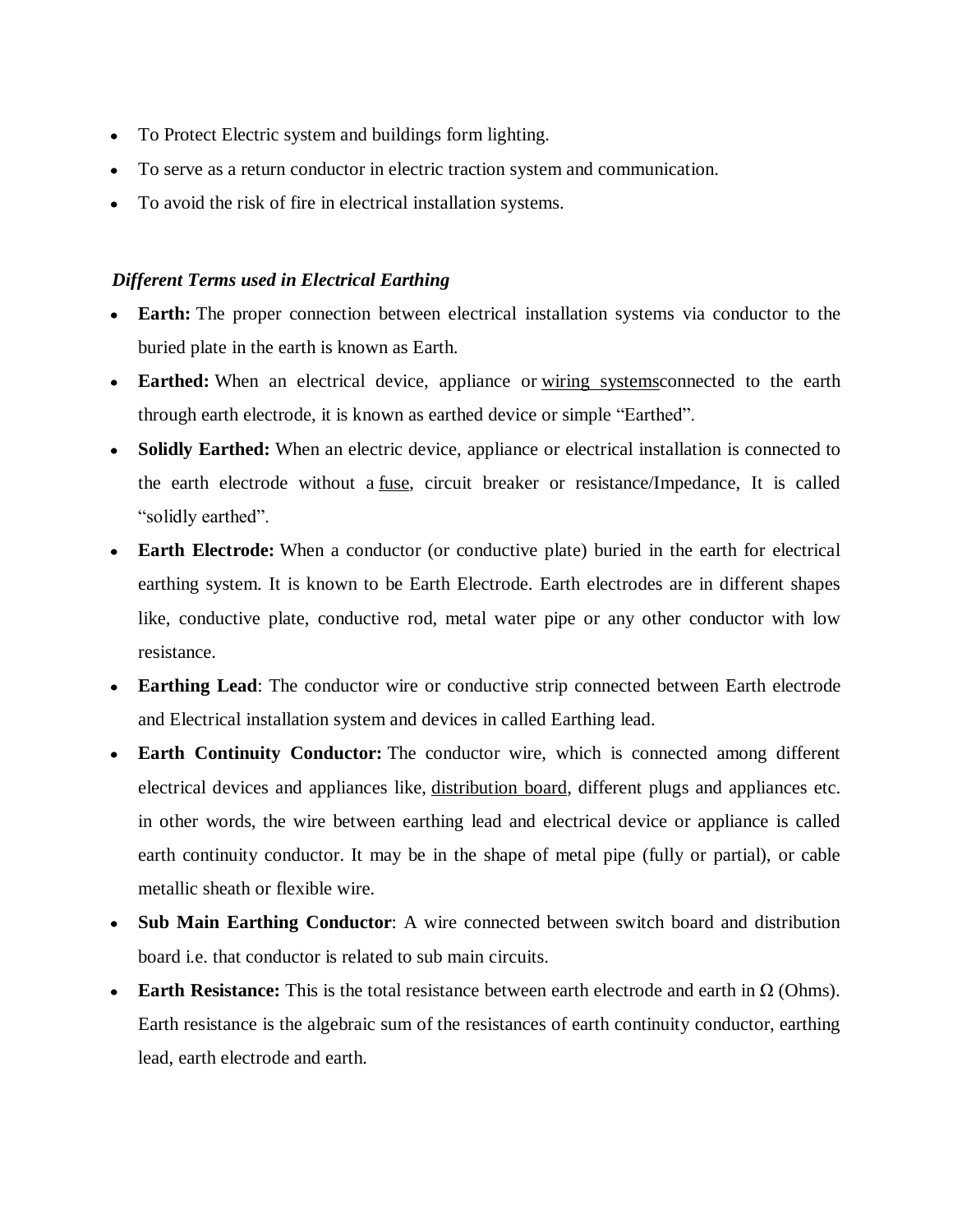## **Methods of Conventional Earthing**

Earthing can be done in many ways. The various methods employed in earthing (in house wiring or factory and other connected electrical equipment and machines) are

- 1. Plate Earthing
- 2. Pipe Earthing

# **Plate Earthing**

- In this type of earthing, plate either of copper or of G.I. is buried into the ground at a depth of max. 3 meter from the ground level.
- The earth plate is embedded in alternative layer of **coke and salts** for a minimum



thickness of about 15cm.The earth wire(copper wire for copper plate earthing and G.I. wire for G.I. plate earthing) is securely bolted to an earth plate with the help of bolt nut and washer made of copper, in case of copper plate earthing and of G.I. in case of G.I. plate earthing.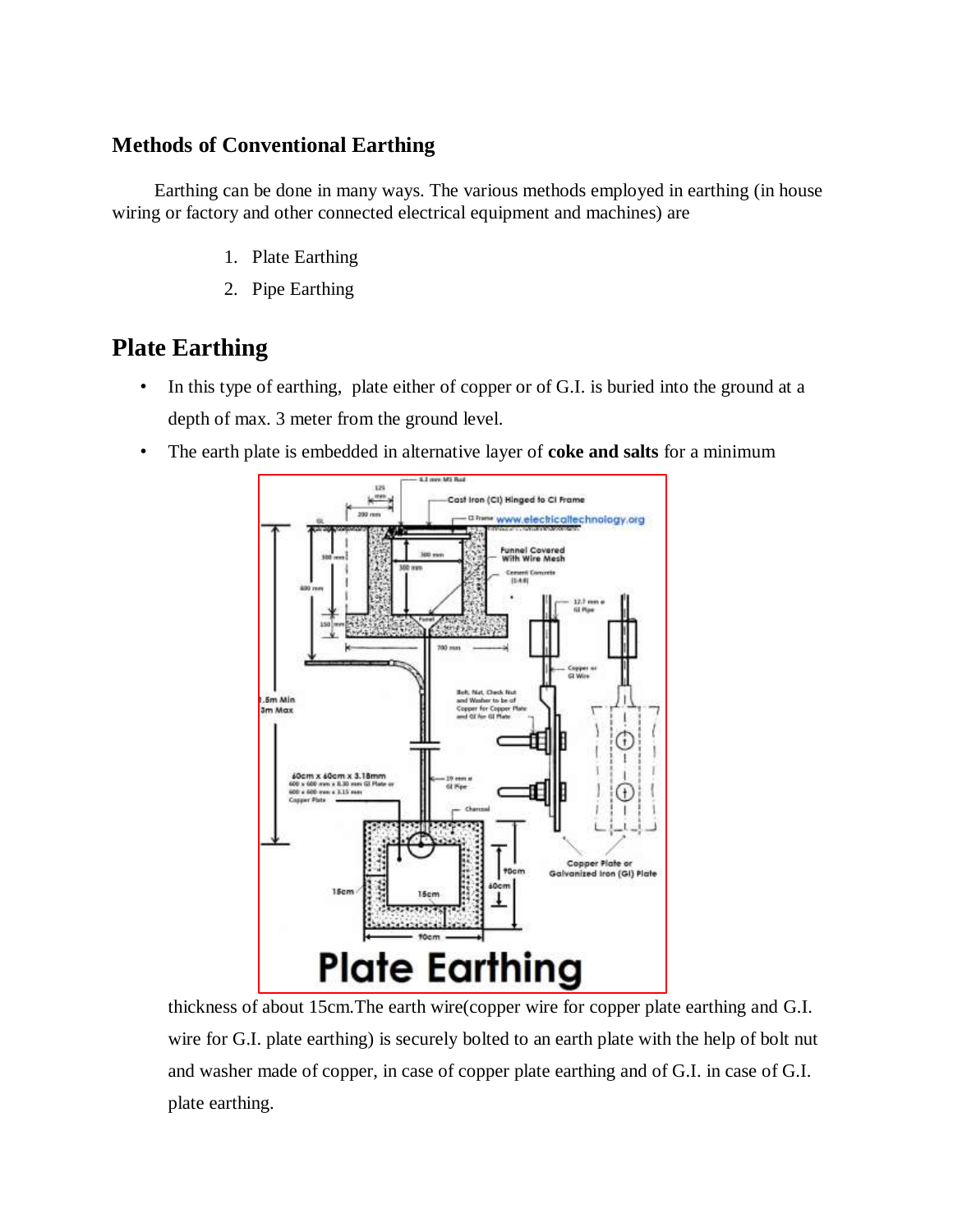# **Pipe Earthing**

- Pipe earthing is best form of earthing and it is cheap also in this system of earthing a **GI pipe** of upto 38 mm dia and 2.5 meters length is embedded **vertically in ground** to work as earth electrode but the depth depend upon the soil conditions, there is no hard and fast rule for this.
- But the **wire** is embedded upto the **wet soil**.
- The earth wire are fastened to the top section of the pipe with nut and bolts.

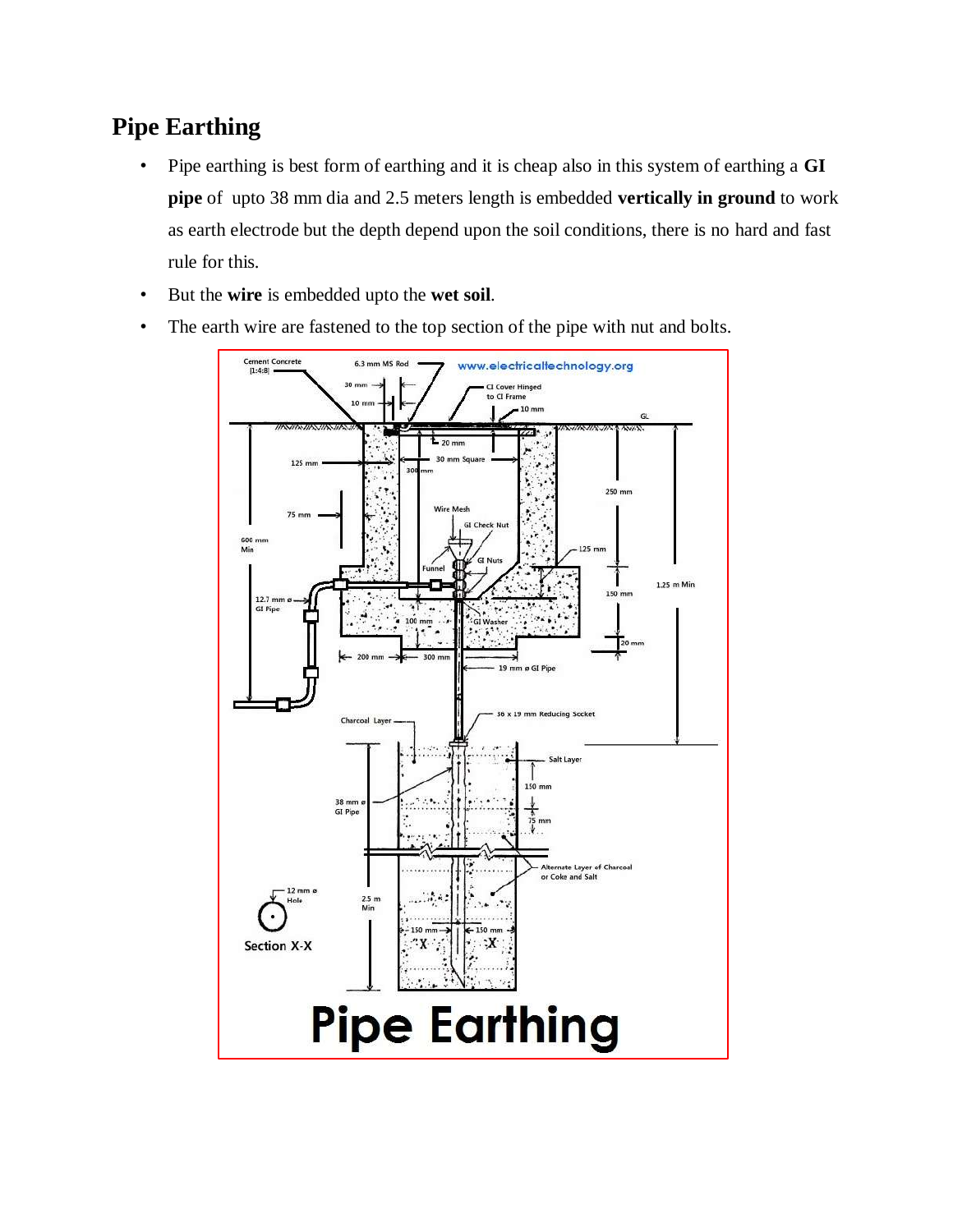- The pit area around the GI pipe filled with **salt and coal mixture** for improving the soil conditions and efficiency of the earthing system.
- It can take **heavy leakage current** for the same electrode size in comparison to plate earthing
- The earth wire connection with GI pipes being above the ground level can be checked for carrying out **continuity test** as and when desired, while in plate earthing it is difficult.
- In summer season to have an effective earthing three or four bucket of water is put through the funnel for better continuity of earthing.

## Fuses and Circuit Breakers

#### **What are fuses?**

Fuses are the protectors; these are the safety devices which are used to protect the home appliances like televisions, refrigerators, computers with damage by high voltage. The fuse is made up of thin strip or strand of metal, whenever the heavy amount of current or an excessive current flow is there in an electrical circuit, the fuse melts and it opens the circuit and disconnects it from the power supply. Also, it works as a **circuit breaker or stabilizer** which protects the device from damage. In the market, many types, features, and design of fuses are available nowadays. Their strips are made up of aluminum, copper, zinc  $\&$  it is always connected in series with the **circuit to protect from overcurrent** in the running cables. Here is the basic circuit diagram & symbol of the fuse.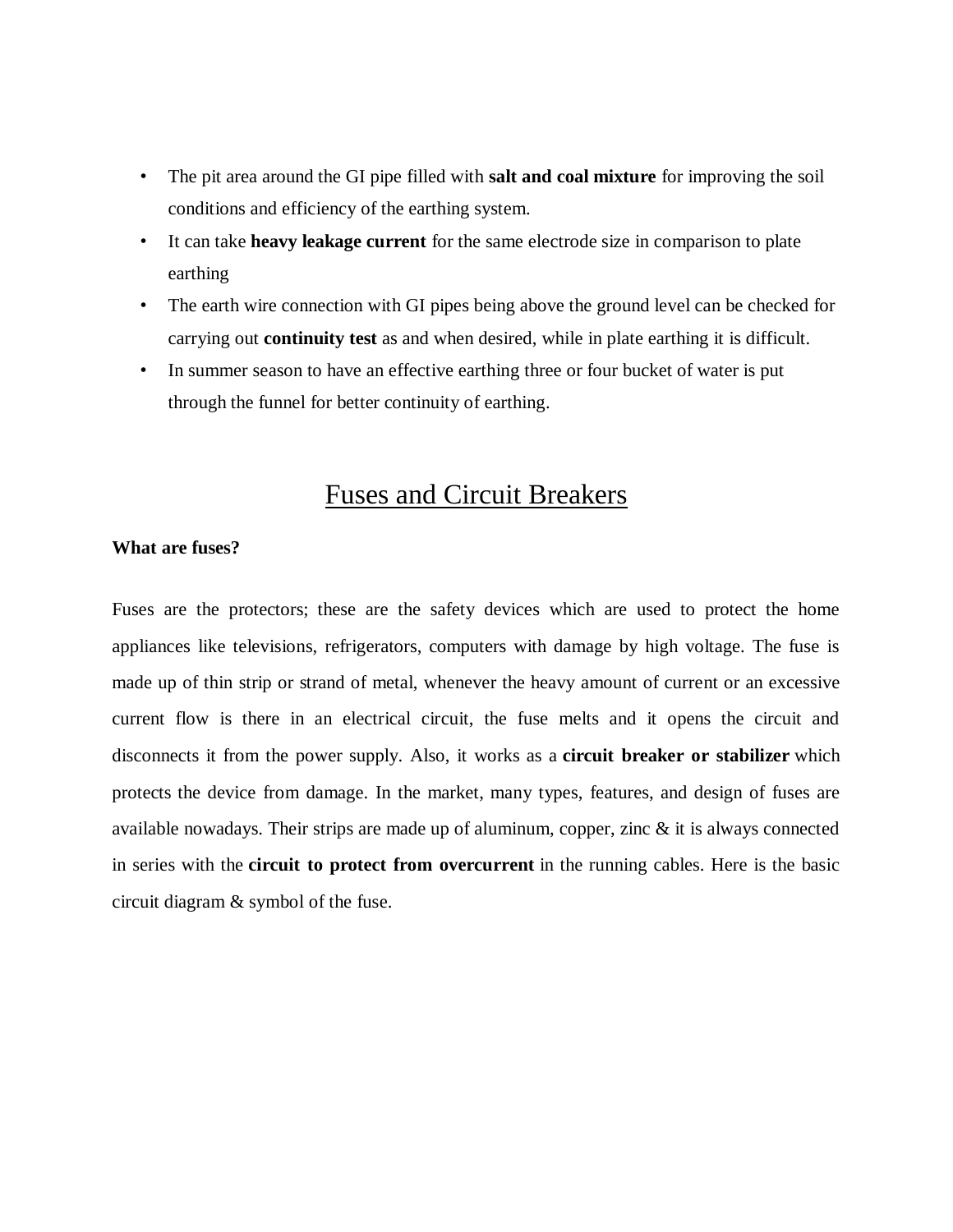

#### **Why do we Need Fuse?**

Fuses are used for the prevention of home appliances from the short circuit and damage by overload or high current etc. If we don't use fuses, electrical faults occur in the wiring and it burns the wire and electric appliances and may starts fire at home. The lives of television, computers, radios and other home appliances may also put at risk. When the fuse goes, a sudden spark occurs which may lead to turning your home into sudden darkness by disconnecting the power supply which saves any further mishappenings. That's why we need fuses to protect our home appliances from harm.

#### **How Does Fuse work?**

The fuses work on the principle of the **heating effect of the current**. It's made up of thin strip or strand of metallic wire with noncombustible material. This is connected between the ends of the terminals. Fuse is always connected in series with the electrical circuit.

When the excessive current or heat is generated due to heavy current flows in the circuit, the fuse melts down due to the low melting point of the element and it opens the circuit. The excessive flow may lead to the breakdown of wire and stops the flow of current. The fuse can be replaced or changed with the new one with suitable ratings. The fuse can be made up of the element like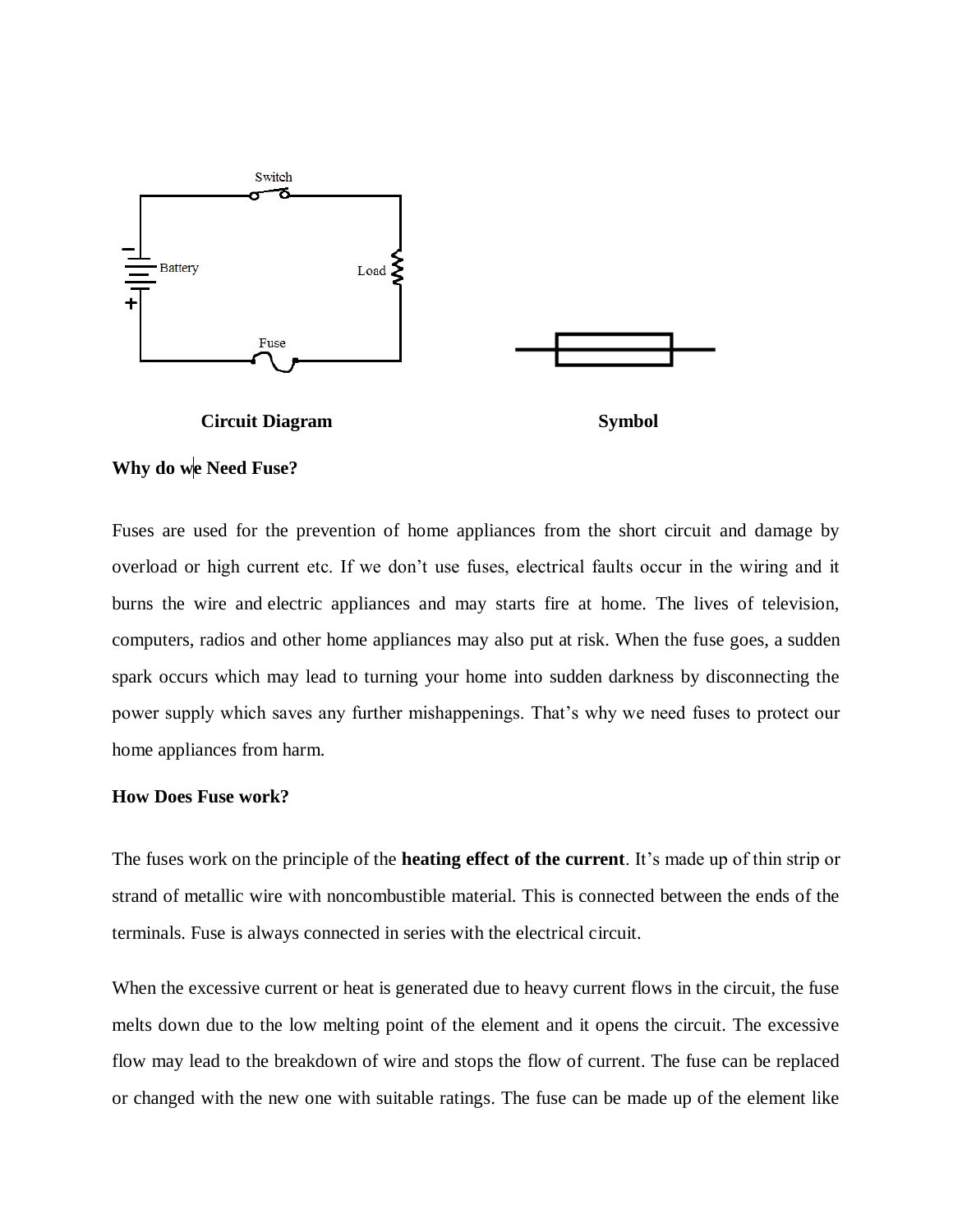zinc, copper, silver &aluminum. They also act as a circuit breaker which is used to break the circuit when the sudden fault occurs in the circuit. This is not only a protector but it is also used as a safety measure to prevent humans from hazards. So, this is how the fuse operates. Here is the figure is shown fuse operation, fuse barrel(container), fuse link.

#### **Classification of Fuses**

Now we are discussing about **different types of fuses**. They are divided into two parts AC Fuses & DC Fuses. Further, they are divided into many categories given in the flowchart below:-

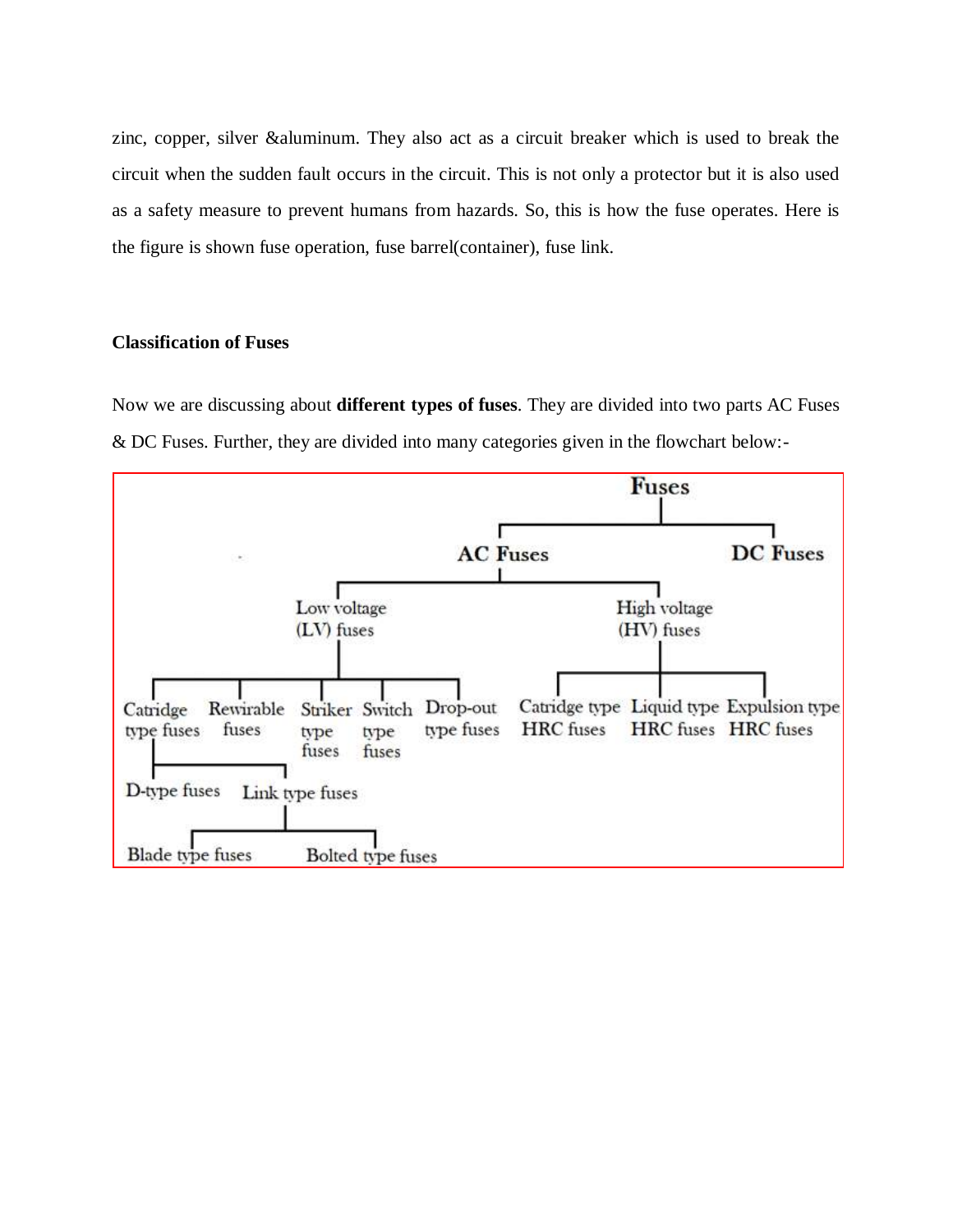### **Rewirable Fuse**

- This comprises a **fuse holder**, an element and a **fuse carrier**. The holder and carrier can be made of porcelain or bakelite.
- $\triangleright$  This type of fuse is popular for domestic appliances and small commercial units because of cheapness and ease of replacement.
- $\triangleright$  When there is an over surge that causes the fuse element to blow off, you can replace it. A new fuse carrier is inserted in the base.
- The main **advantage** of this type of fuse is that it is easy to install and also replace without risking any electrical injury.
- $\triangleright$  But there are certain shortcomings associated with it too. For instance, with this fuse you would have an element of **unreliability.** There is a level of lack of discrimination and a small time lag, which may hinder its functionality.
- $\triangleright$  With a slow speed of operation, you also get a low rupturing capacity.
- $\triangleright$  Other types have current limiting features, and this one does not.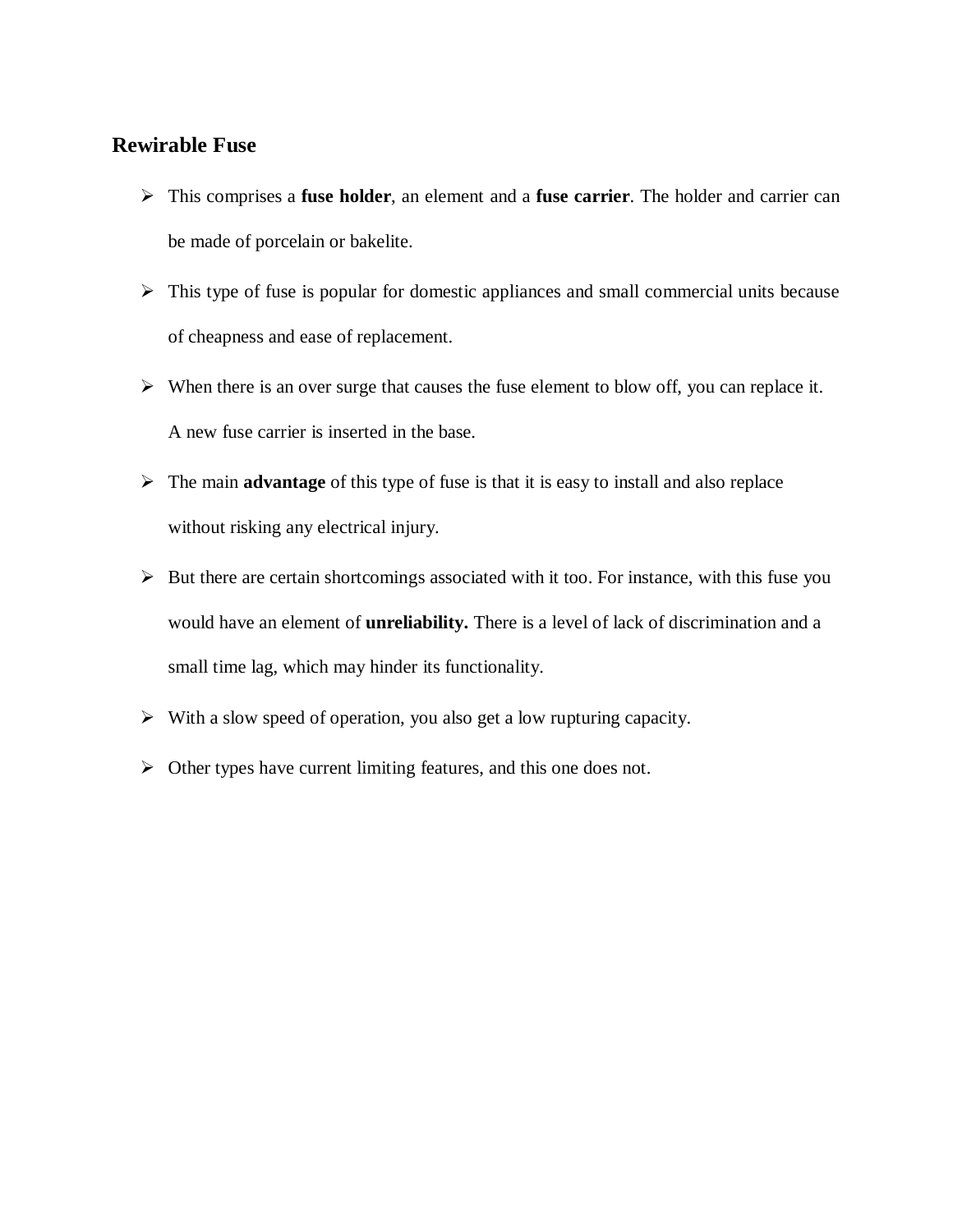

 $\triangleright$  All this being said it is still a valuable fuse device for small scale usage.

## **HRC Fuse or High Rupturing Capacity Fuse**

In this type of **fuse**, the **fuse wire or element** can carry short circuit heavy current for a known time period.

During this time if the fault is removed, then it does not blow off otherwise it blows off or melts.

#### **Construction and Operations of HRC fuse:**

It consists of highly heat resistant material (such as ceramic) body having **metal-end caps**, which is welded by silver current carrying element. The fuse body internal space is completely packed with a **filling powder**. The material, which has filled the insider space, may be plaster of Paris, quartz, chalk, marble, dust and cooling mediums etc.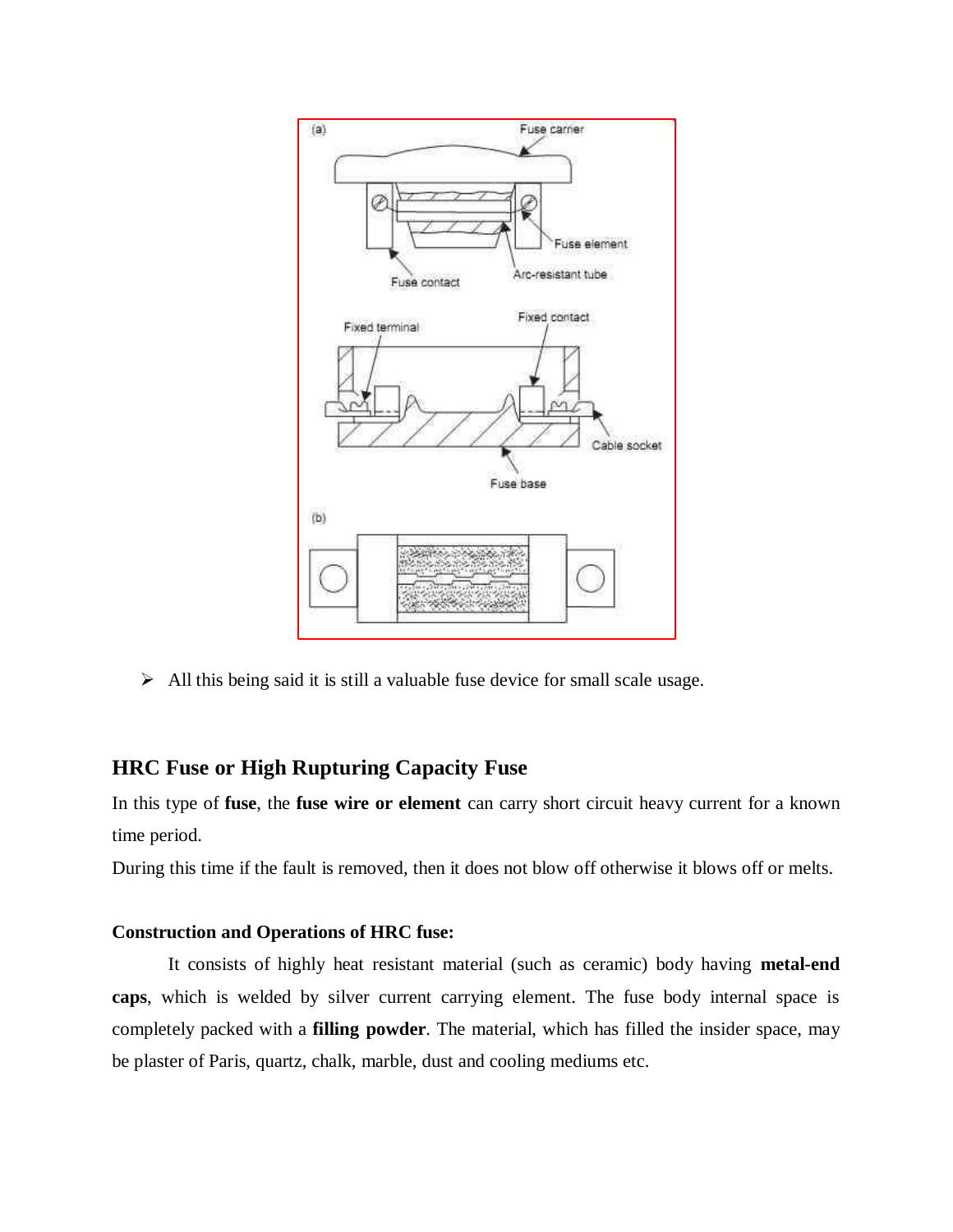That's why it carries normal current without overheating. The heat being produced vaporizes the silver melted element. Chemical reaction taking place between silver vapor and filling powder results in high resistance substance, which helps in quenching the arc in fuse.



#### **Advantages of HRC Fuse:**

- It clears high as well as low fault currents.
- Do not deteriorate with age. •
- Having high-speed operation.
- Provides reliable discrimination. •
- Require no maintenance.
- Cheaper than other circuit interrupting devices with same rating. •
- Permit consistent performance •
- Fusing operation is fast without Noise and Smoke •

#### **Disadvantages of H.R.C Fuse:**

- After each operation, they have to be replaced. •
- Heat being produced by the arc may affect the associated switches.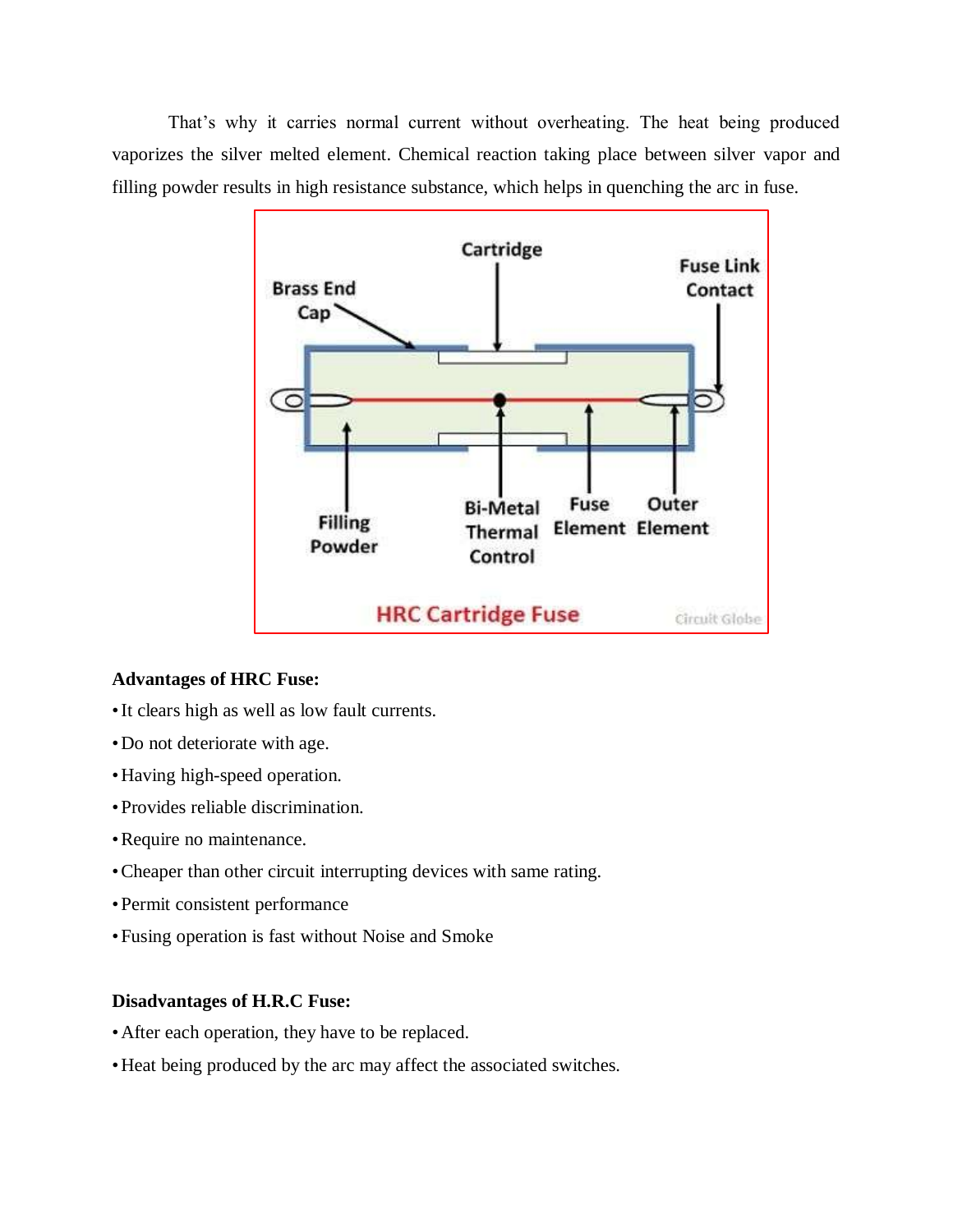# **Circuit Breaker**

A circuit breaker is a switching device that interrupts the abnormal or fault current. It is a mechanical device that disturbs the flow of high magnitude (fault) current and in additions performs the function of a switch. The circuit breaker is mainly designed for closing or opening of an electrical circuit, thus protects the electrical system from damage.

# **Working Principle of Circuit Breaker**

Circuit breaker essentially consists of fixed and moving contacts. These contacts are touching each other and carrying the current under normal conditions when the circuit is closed. When the circuit breaker is closed, the current carrying contacts, called the electrodes, engaged each other under the pressure of a spring.

During the normal operating condition, the arms of the circuit breaker can be opened or closed for a switching and maintenance of the system. To open the circuit breaker, only a pressure is required to be applied to a trigger.



Whenever a fault occurs on any part of the system, the trip coil of the breaker gets energized and the moving contacts are getting apart from each other by some mechanism, thus opening the circuit.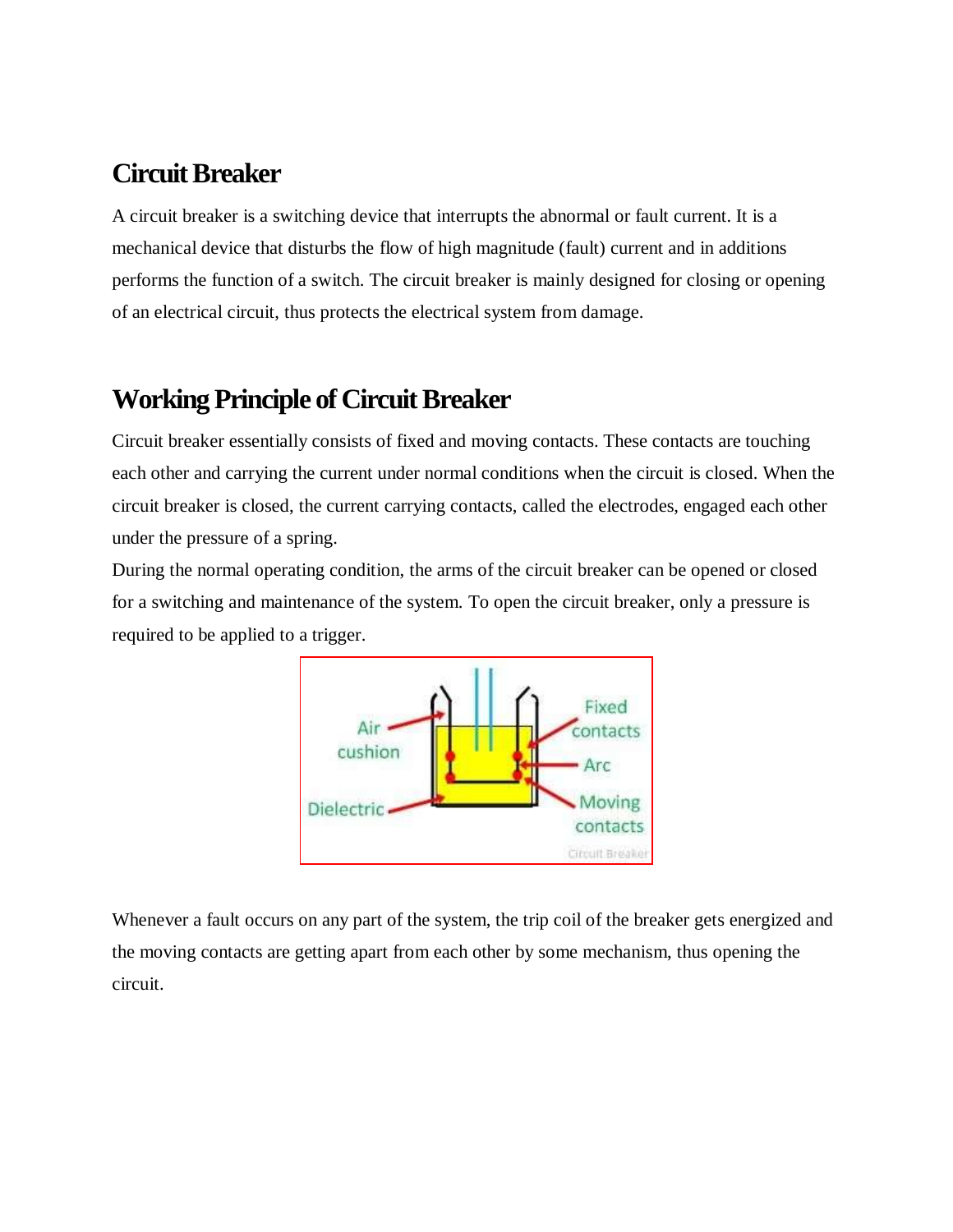## **Miniature Circuit Breakers (MCBs)**

All [fuses](https://www.electricaltechnology.org/2014/11/fuse-types-of-fuses.html) need to be replaced with MCB for better safety and control when they have done their job in the past. Unlike a fuse, an MCB operates as automatic switch that opens in the event of excessive current flowing through the circuit and once the circuit returns to normal, it can be reclosed without any manual replacement. MCBs are used primarily as an alternative to the fuse switch in most of the circuits. A wide variety of MCBs have been in use nowadays with breaking capacity of 10KA to 16 KA, in all areas of domestic, commercial and industrial applications as a reliable means of protection.

#### **What is Miniature Circuit Breaker (MCB)?**

An **MCB or miniature circuit breaker** is an electromagnetic device that embodies complete enclosure in a molded insulating material. The main function of an MCB is to switch the circuit, i.e., to open the circuit (which has been connected to it) automatically when the current passing through it (MCB) exceeds the value for which it is set. It can be manually switched ON and OFF as similar to [normal](https://www.electricaltechnology.org/2014/11/types-of-switches-electrical.html) switch if necessary.

MCBs are used to perform many functions such as local control switches, isolating switches against faults and overload protection devices for [installations](https://www.electricaltechnology.org/2013/09/electrical-wiring.html) or specific equipments or appliances.

#### **Working & Operation of MCB**

Under normal working conditions, MCB operates as a switch (manual one) to make the circuit ON or OFF. Under overload or short circuit condition, it automatically operates or trips so that current interruption takes place in the load circuit. The visual indication of this trip can be observed by automatic movement of the operating knob to OFF position. This automatic operation MCB can be obtained in two ways as we have seen in MCB construction; those are magnetic tripping and thermal tripping.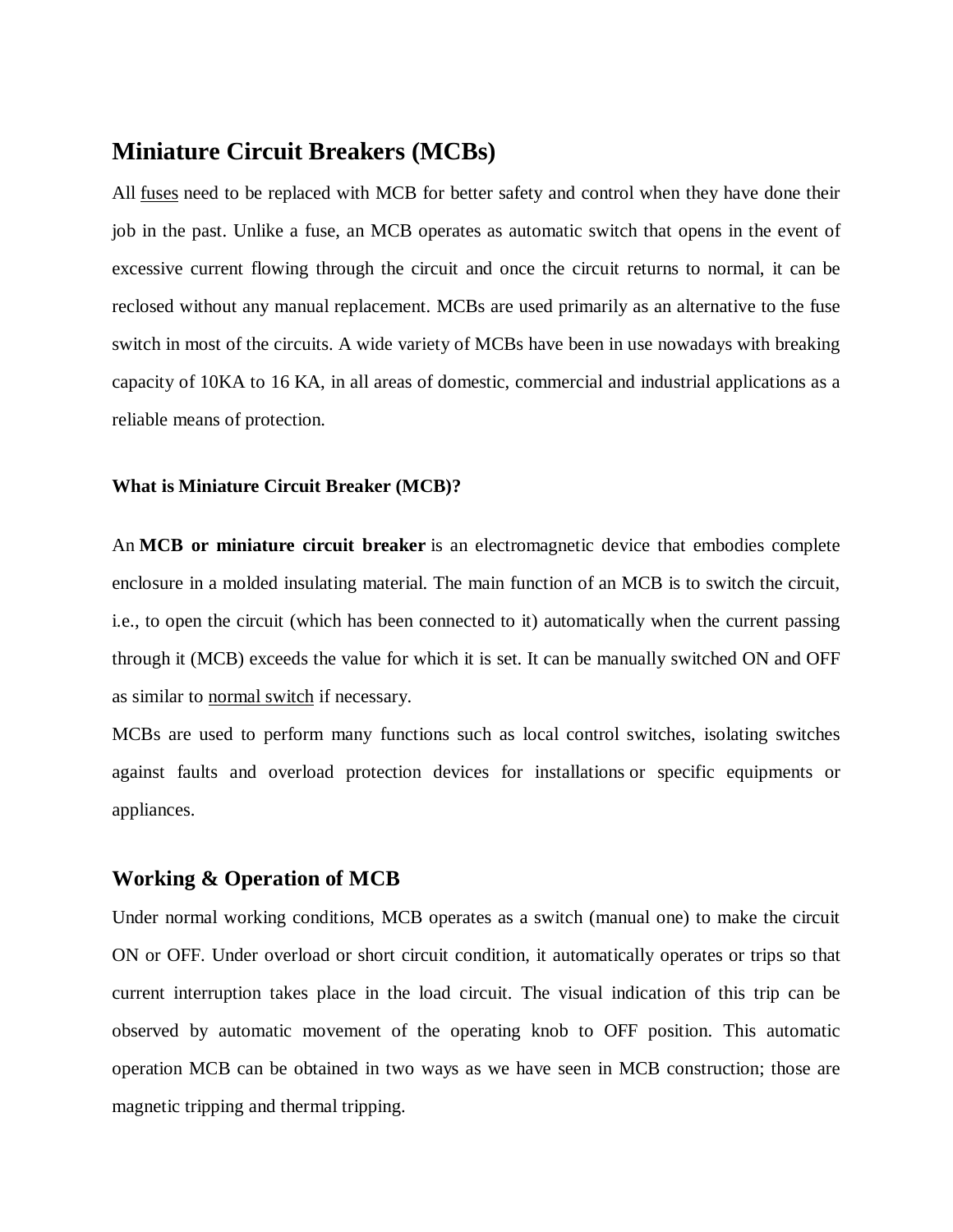

Under overload condition, the current through the bimetal causes to raise the temperature of it. The heat generated within the bimetal itself enough to cause deflection due to thermal expansion of metals. This deflection further releases the trip latch and hence contacts get separated. In some MCBs, magnetic field generated by the coil causes develop pull on bimetal such that it deflection activates the tripping mechanism.

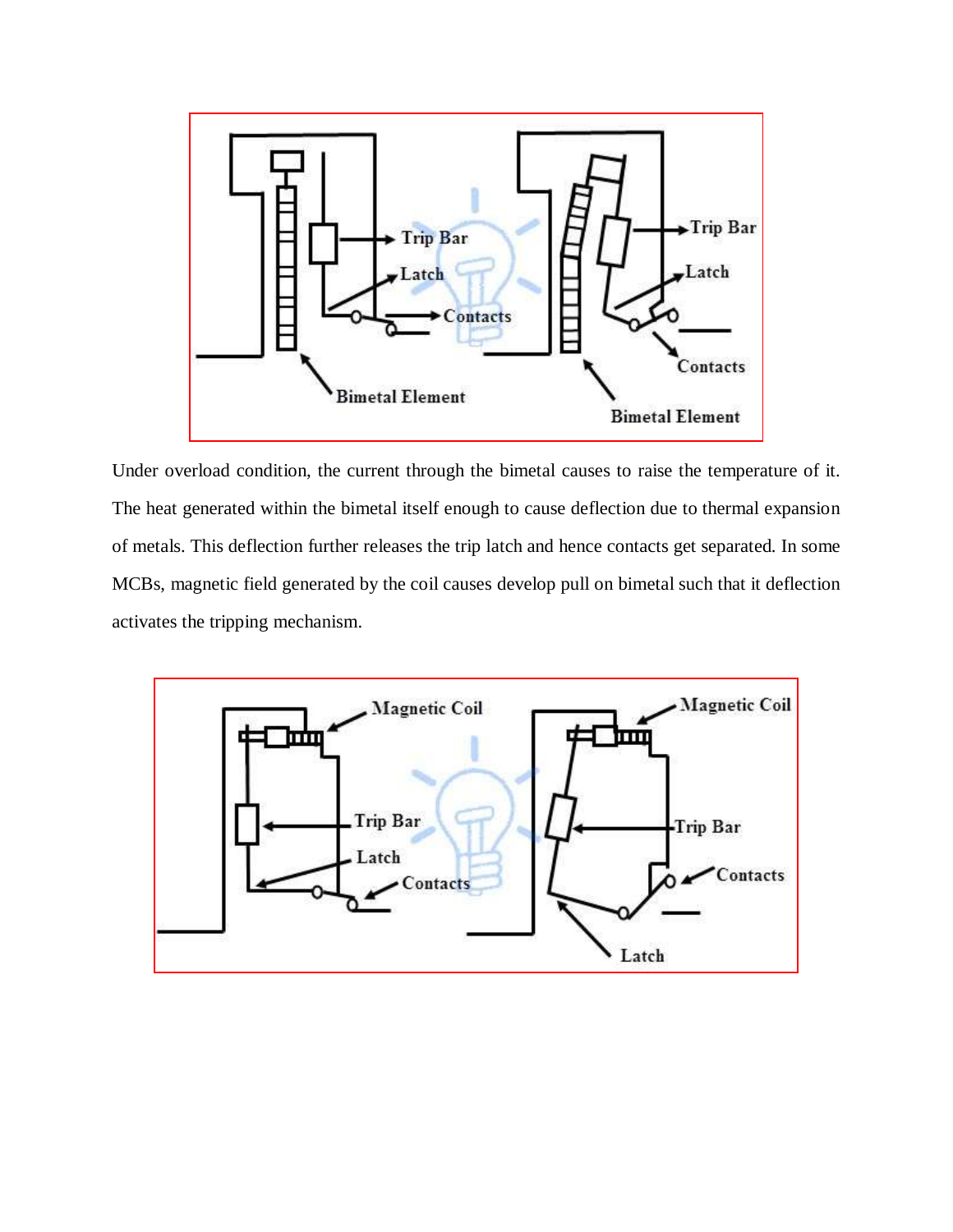# **Earth Leakage Circuit Breaker or ELCB**

If any [current](https://www.electrical4u.com/electric-current-and-theory-of-electricity/#what-is-electric-current) leaks from any electrical installation, there must-be any insulation failure in the [electrical](https://www.electrical4u.com/electric-circuit-or-electrical-network/) circuit, it must be properly detected and prevented otherwise there may be a high chance of electrical shock if-anyone touches the installation. An earth leakage circuit breaker does it efficiently. Means it detects the earth leakage current and makes the power supply off by opening the associated circuit [breaker.](https://www.electrical4u.com/electrical-circuit-breaker-operation-and-types-of-circuit-breaker/) There are two types of earth leakage circuit breaker, one is voltage ELCB and other is current ELCB.

### **Voltage Earth Leakage Circuit Breaker**

The working principle of [voltage](https://www.electrical4u.com/voltage-or-electric-potential-difference/) ELCB is quite simple. One terminal of the relay coil is connected to the metal body of the equipment to be protected against earth leakage and other terminal is connected to the earth directly.

If any insulation failure occurs or live phase wire touches the metal body, of the equipment, there must be a voltage difference appears across the terminal of the coil connected to the equipment body and earth. This voltage difference produces a current to flow the relay coil.



If the voltage difference crosses, a predetermined limit, the current through the relay becomes sufficient to actuate the relay for tripping the associated circuit [breaker](https://www.electrical4u.com/electrical-circuit-breaker-operation-and-types-of-circuit-breaker/) to disconnect the power supply to the equipment. The typicality of this device is, it can detect and protect only that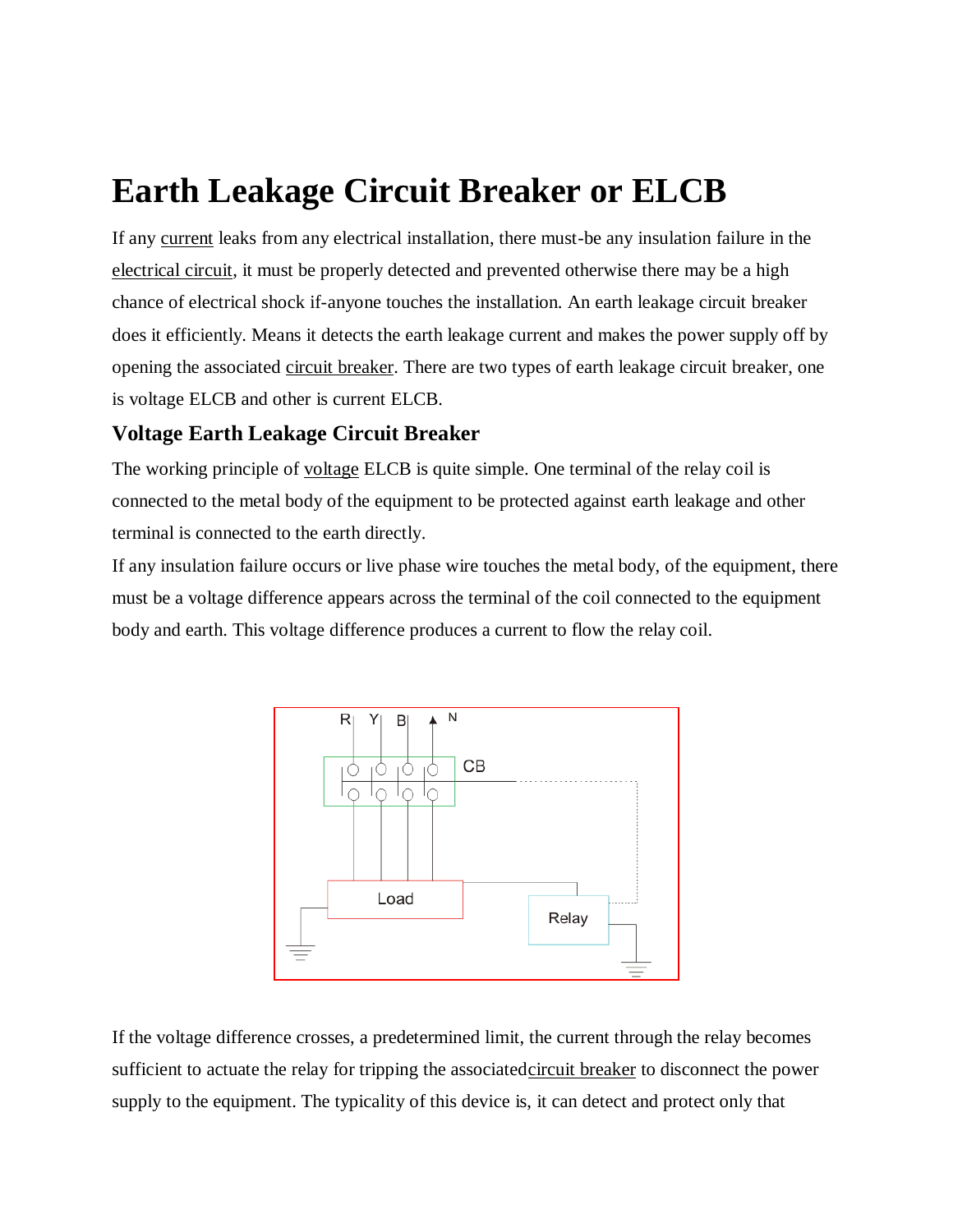equipment or installation with which it is attached. It cannot detect any leakage of insulation in other parts of the system. Study our [Electrical](https://www.electrical4u.com/electrical-engineering-objective-questions-mcq/) MCQs to learn more about the operation of ELCBs.

## **Current ELCB or RCCB or Residual Current Circuit Breaker**

The working principle of current earth leakage circuit breaker or RCCBis also very simple as voltage operated ELCB but the theory is entirely different and residual current circuit breaker is more sensitive than ELCB.

Actually, ELCBs are of two kinds, but it is general practice to refer voltage based ELCB as simple ELCB. And current based ELCB is referred to as RCD or RCCB. Here one CT (Current Transformer) core is energized from both phase wise and neutral wire.



Single Phase Residual Current ELCB. The polarity of the phase winding and neutral winding on the core is so chosen that, in normal condition mmf of one winding opposes that of another. As it is assumed that, in normal operating conditions the current goes through the phase wire will be returned via neutral wire if there's no leakage in between. As both currents are same, the resultant mmf produced by these two currents is also zero-ideally.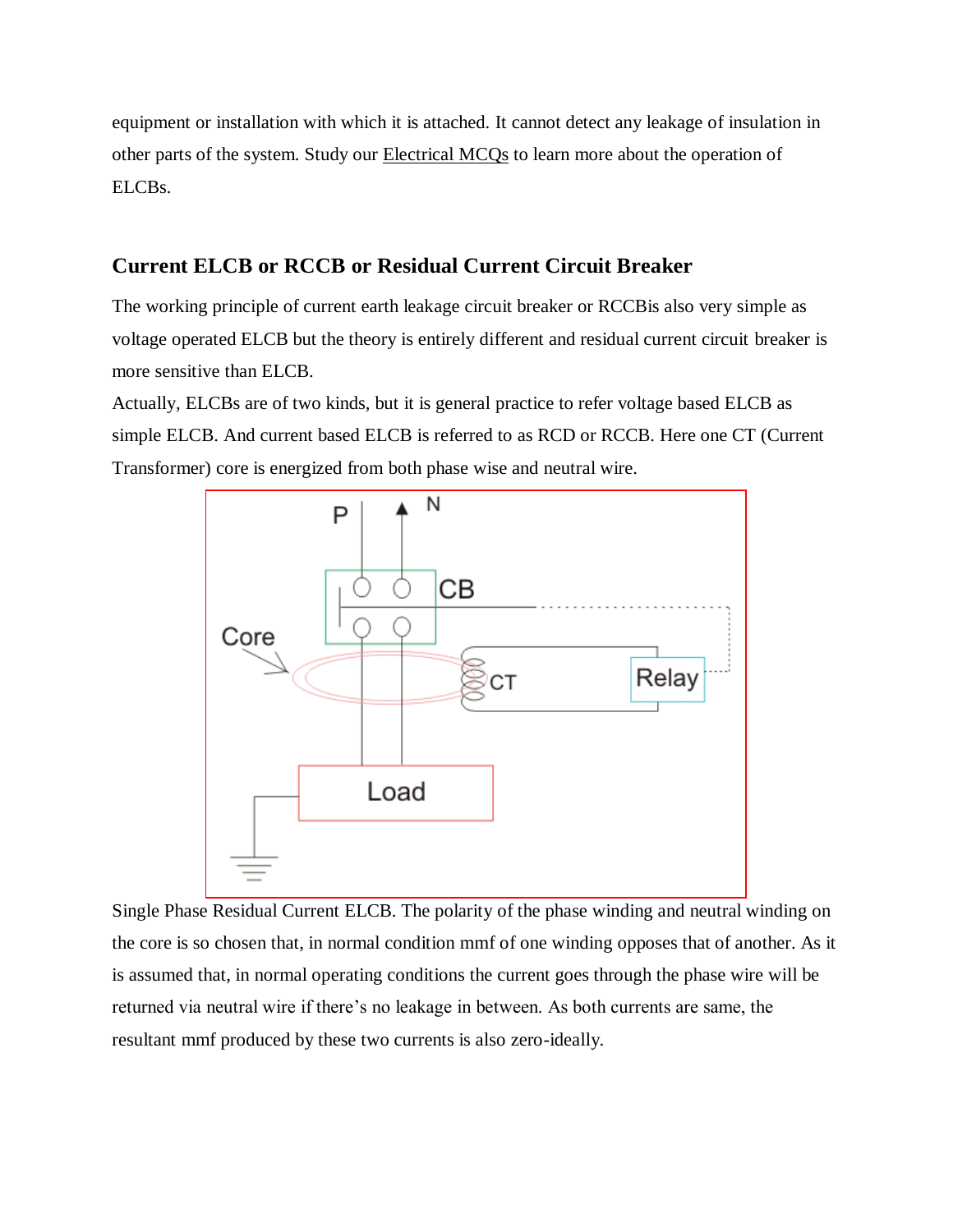# **UPS**

**An** Uninterruptible Power Supply **(UPS) is defined as a piece of electrical equipment which can be used as an immediate power source to the connected load when there is any failure in the main input power source.**

In a UPS, the energy is generally stored in flywheels, [batteries,](https://www.electrical4u.com/battery-working-principle-of-batteries/) or supe[rcapacitors.](https://www.electrical4u.com/what-is-capacitor/) When compared to other immediate power supply system, UPS have the advantage of immediate protection against the input power interruptions. It has very short on-battery run time; however this time is enough to safely shut down the connected apparatus (computers, telecommunication equipment etc) or to switch on a standby power source.

UPS can be used as a protective device for some hardware which can cause serious damage or loss with a sudden power disruption. Uninterruptible power source, Battery backup and Flywheel back up are the other names often used for UPS. The available size of UPS units ranges from 200 VA which is used for a solo computer to several large units up to 46 MVA.

### **Major Roles of UPS**

When there is any failure in main power source, the UPS will supply the power for a short time. This is the prime role of UPS. In addition to that, it can also able to correct some general power problems related to utility services in varying degrees. The problems that can be corrected are [voltage](https://www.electrical4u.com/voltage-or-electric-potential-difference/) spike (sustained over voltage), Noise, Quick reduction in input voltage, Harmonic distortion and the instability of frequency in mains.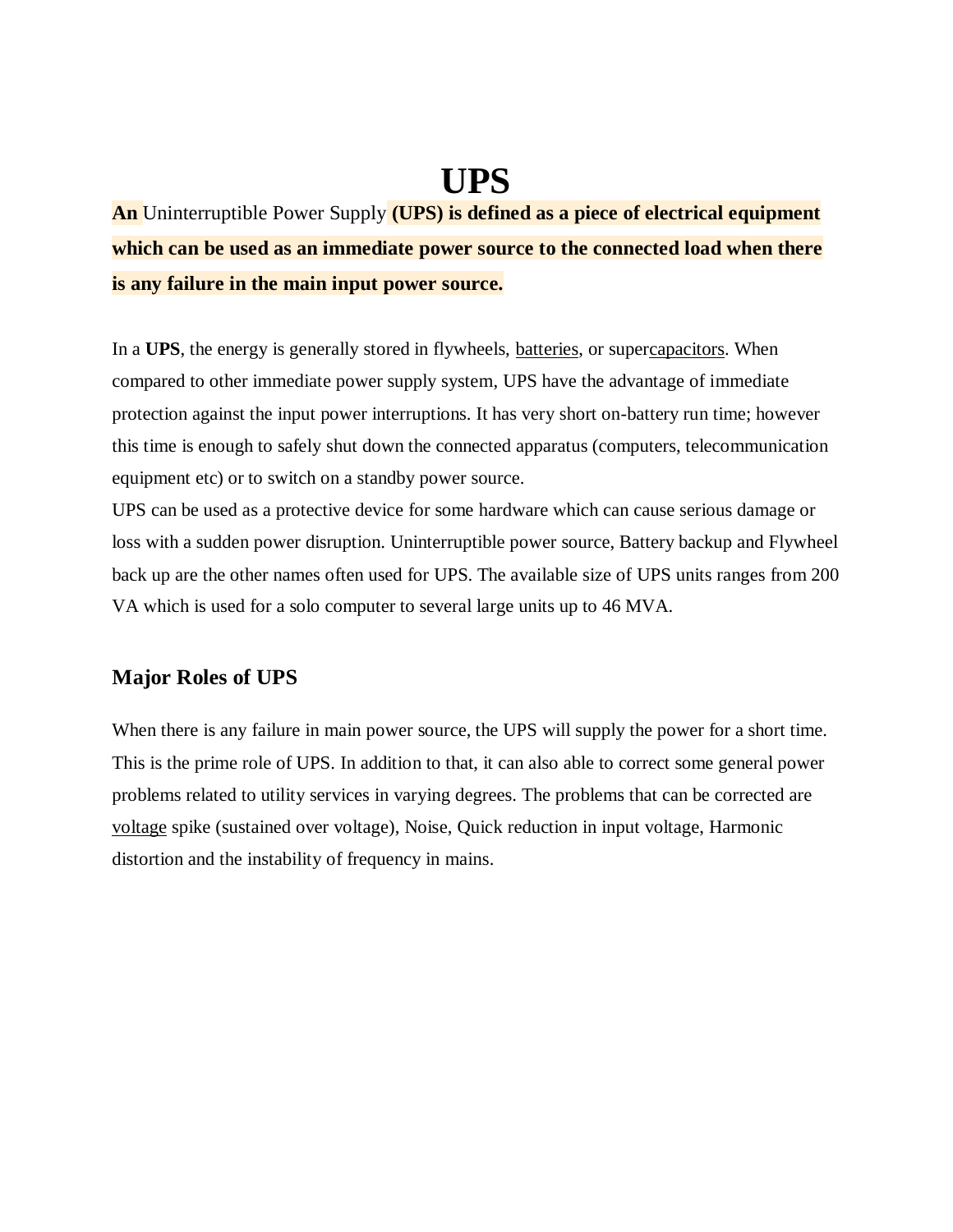## **Types of UPS**

Generally, the UPS system is categorised into On-line UPS, Off- line UPS and Line interactive UPS. Other designs include Standby on-line hybrid, Standby-Ferro, Delta conversion On-Line.

### **Off-line UPS**

This UPS is also called as Standby UPS system which can give only the most basic features. Here, the primary source is the filtered AC mains (shown in solid path in figure 1). When the power breakage occurs, the transfer switch will select the backup source (shown in dashed path in figure 1). Thus we can clearly see that the stand by system will start working only when there is any failure in mains. In this system, the AC voltage is first rectified and stored in the storage battery connected to the rectifier.

When [power](https://www.electrical4u.com/power-inverter/) breakage occurs, this DC voltage is converted to AC voltage by means of a power [inverter,](https://www.electrical4u.com/power-inverter/) and is transferred to the load connected to it. This is the least expensive UPS system and it provides surge protection in addition to back up. The transfer time can be about 25 milliseconds which can be related to the time taken by the UPS system to detect the utility [voltage](https://www.electrical4u.com/voltage-or-electric-potential-difference/) that is lost. The block diagram is shown below.

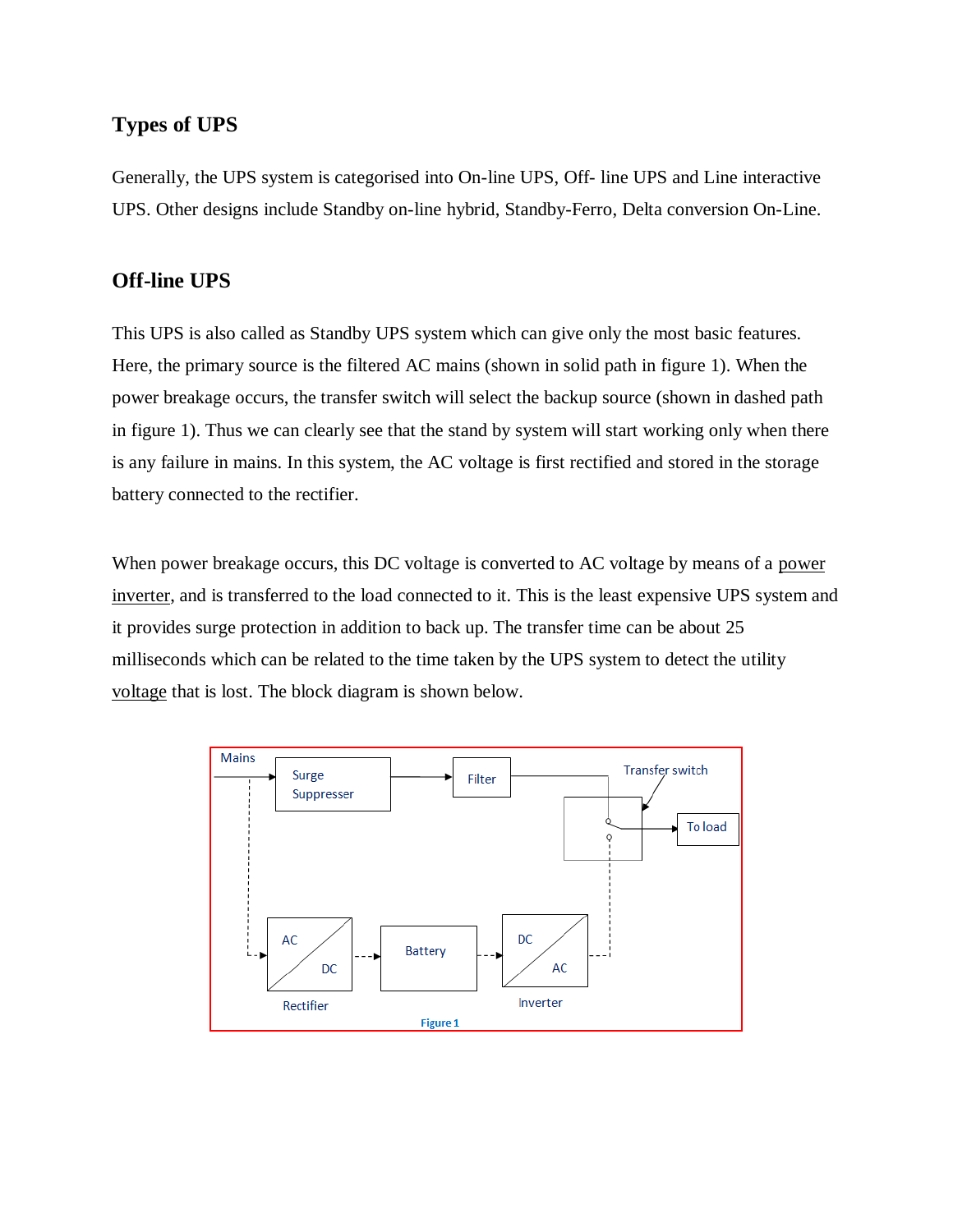### **On-line UPS**

In this **type of UPS**, double conversion method is used. Here, first the AC input is converted into DC by rectifying process for storing it in the rechargeable battery. This DC is converted into AC by the process of inversion and given to the load or equipment which it is connected (figure 2). This type of UPS is used where electrical isolation is mandatory. This system is a bit more costly due to the design of constantly running converters and cooling systems. Here, the rectifier which is powered with the normal AC [current](https://www.electrical4u.com/electric-current-and-theory-of-electricity/) is directly driving the inverter. Hence it is also known as Double conversion UPS. The block diagram is shown below.



When there is any power failure, the rectifier have no role in the circuit and the steady power stored in the [batteries](https://www.electrical4u.com/battery-working-principle-of-batteries/) which is connected to the inverter is given to the load by means of transfer switch. Once the power is restored, the rectifier begins to charge the batteries. To prevent the batteries from overheating due to the high power rectifier, the charging current is limited. During a main power breakdown, this UPS system operates with zero transfer time. The reason is that the backup source acts as a primary source and not the main AC input. But the presence of inrush current and large load step current can result in a transfer time of about 4-6 milliseconds in this system.